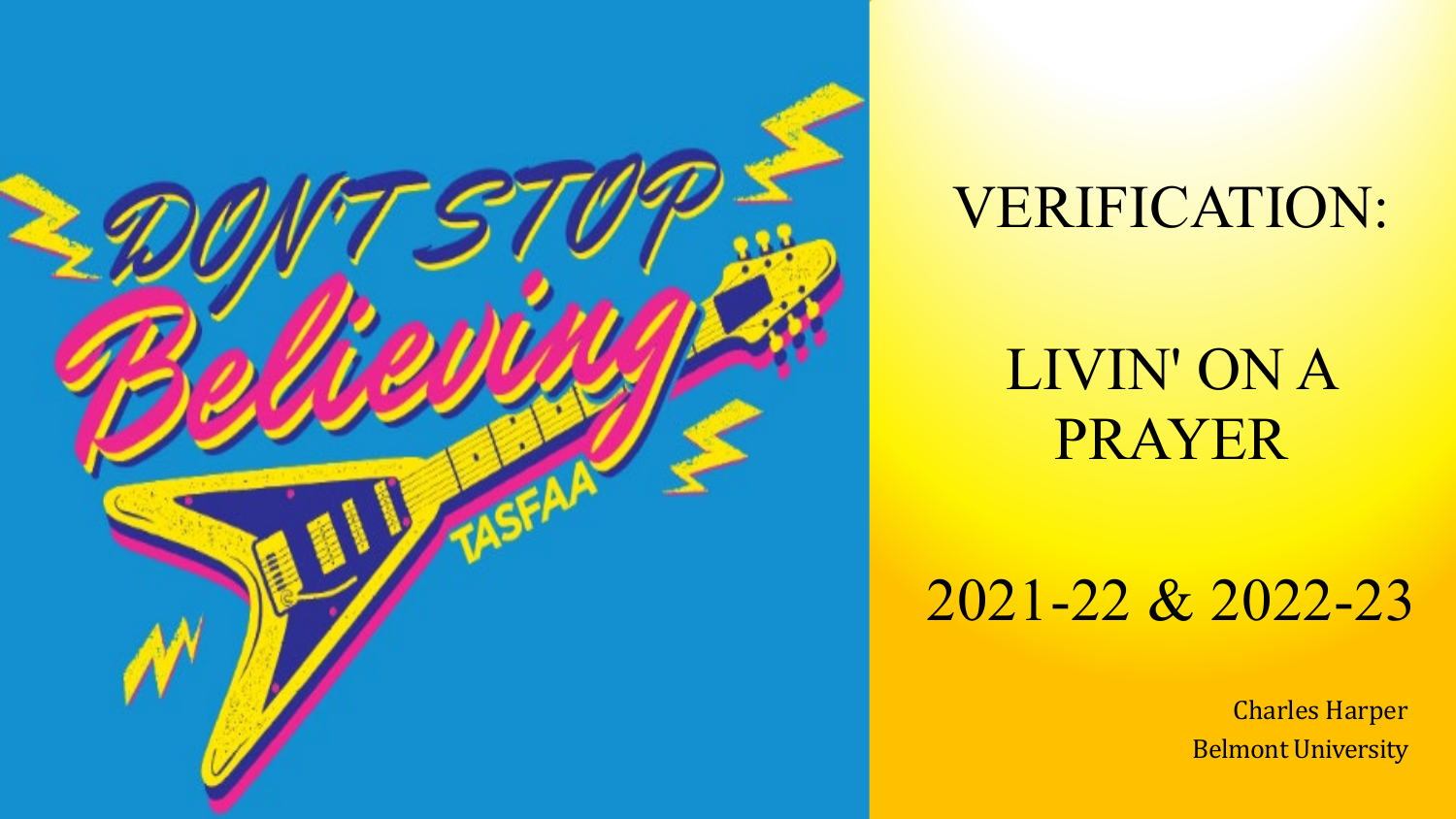# **AGENDA**

- 1. Verification History
- 2. 2021-22 Verification
- 3. 2022-23 Verification
- 4. Verification Rates





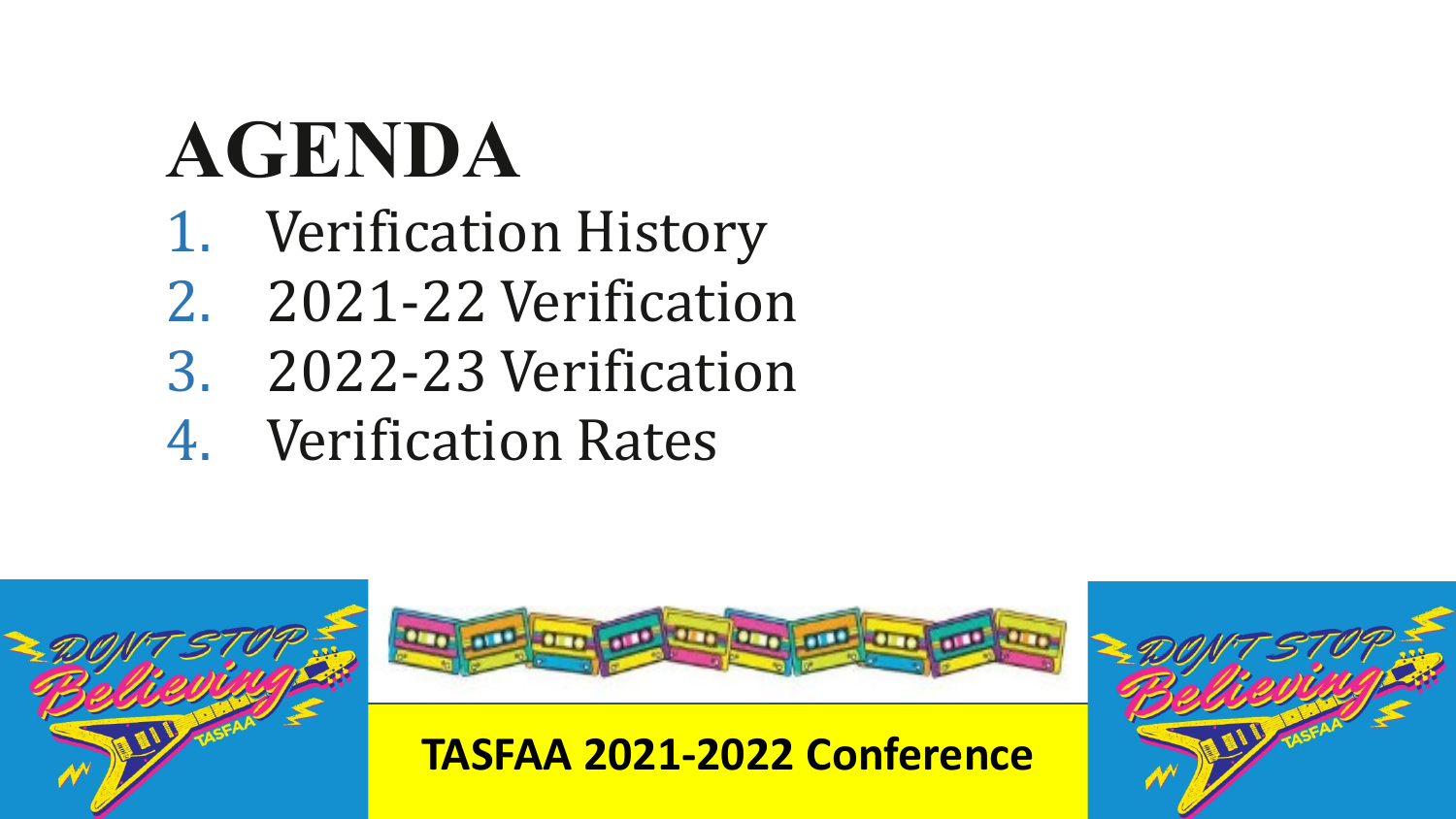## **1. VERIFICATION HISTORY**





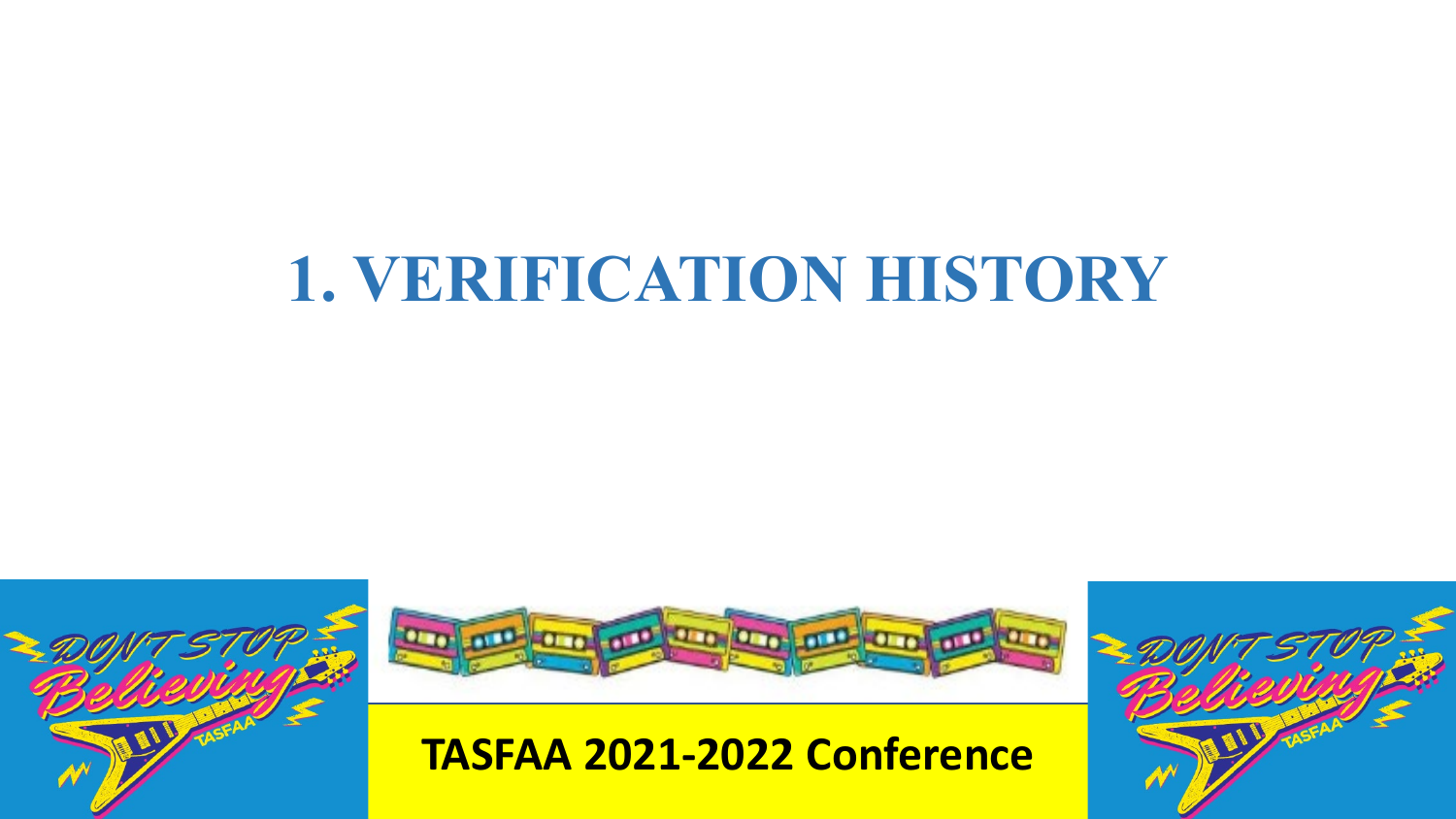## **VERIFICATION HISTORY**

- Program Integrity regulations effective for the 2012-13 award year
- Added verification tracking groups
- New data elements and verification tracking groups have been added and deleted over the last ten years





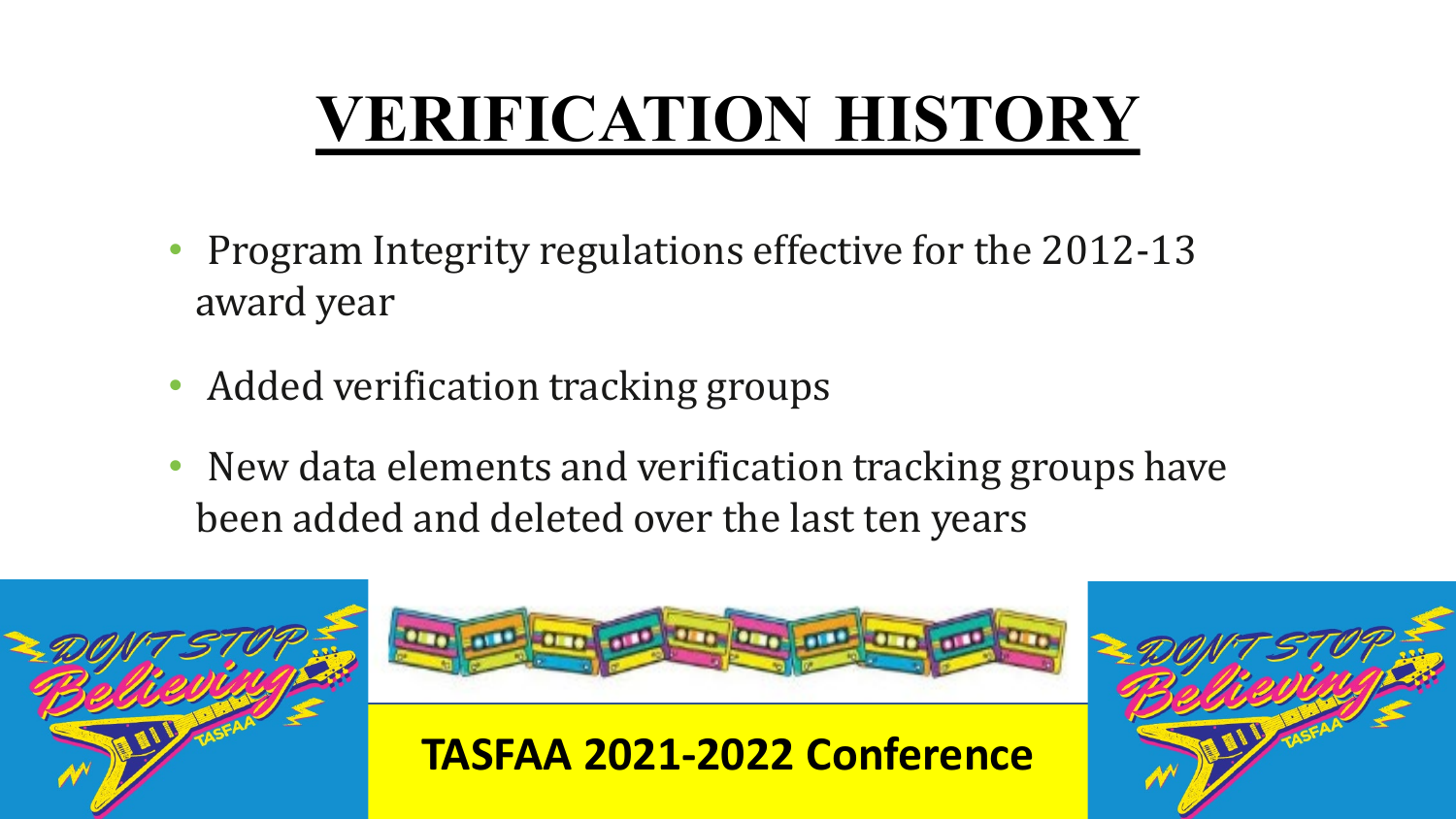## **THE FUTURE ACT**

Amends Section 6103 of the Internal Revenue Code to allow direct data sharing between the Internal Revenue Service (IRS) and Federal Student Aid (FSA)





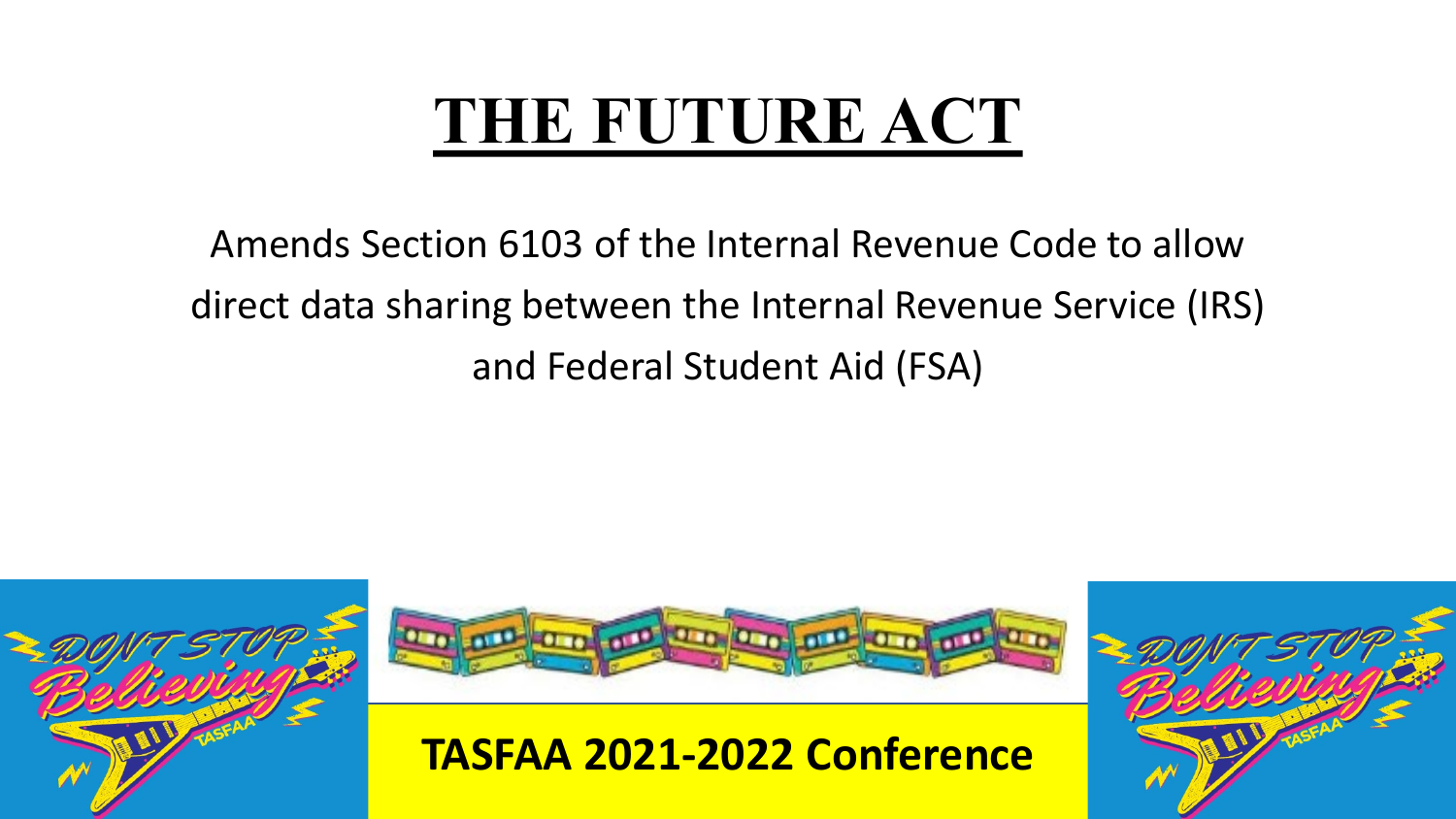## **2. 2021-22 VERIFICATION**





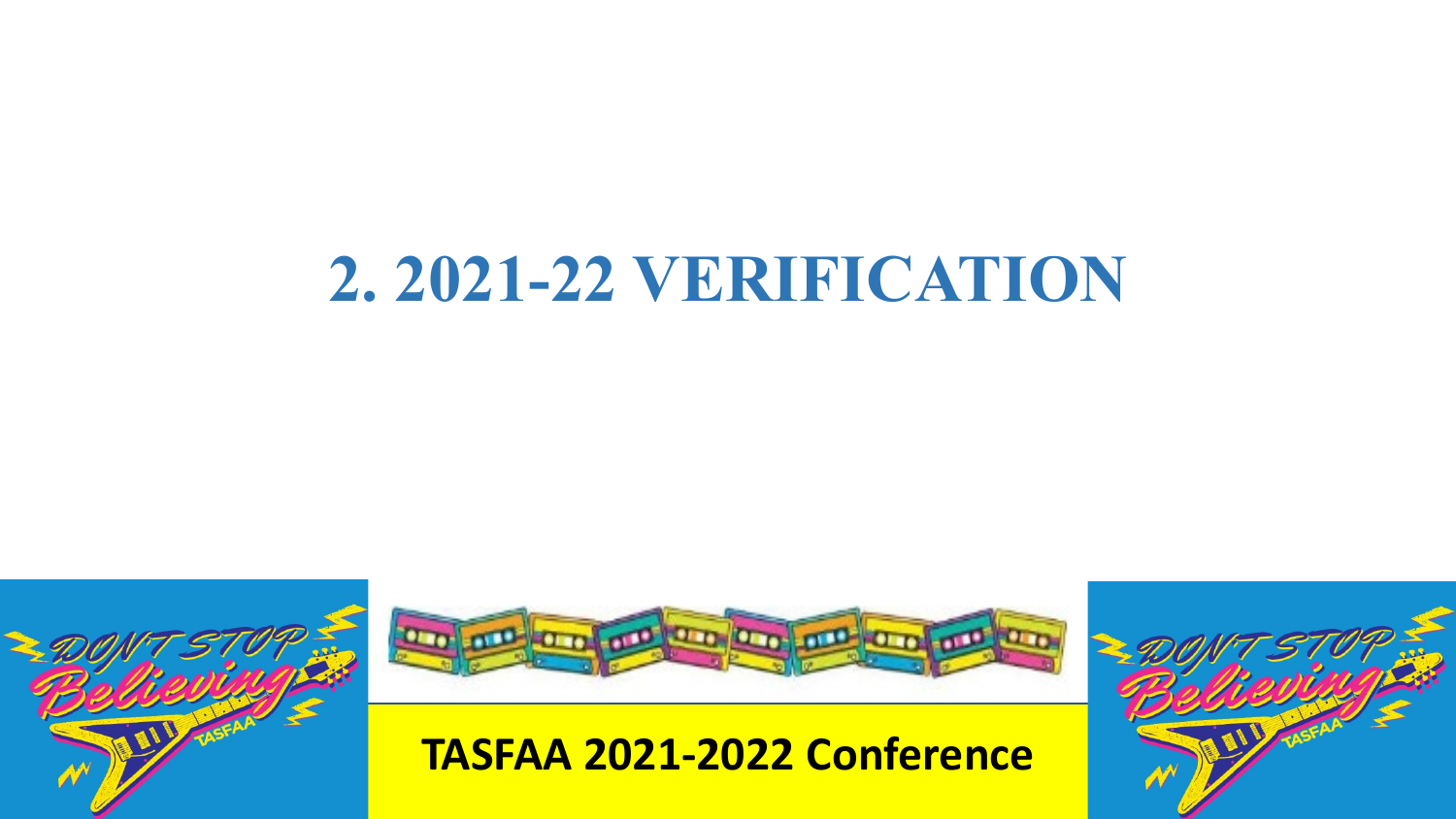- On July 13, 2021, the Department published [GEN-21-05,](https://fsapartners.ed.gov/knowledge-center/library/dear-colleague-letters/2021-07-13/changes-2021-2022-verification-requirements) waiving verification of most FAFSA®/ISIR information
	- Focusing strictly on identity and fraud for the remainder of the 21-22 award year
- Institutions are only required to verify students selected for Tracking Groups V4 and V5
	- Only the identity/Statement of Educational Purpose and high school completion must be verified
	- Under V5, income information and number in household and the number in college do **NOT** need to be verified
	- This does not exempt institutions from reviewing all documents for conflicting information concerning a student's eligibility
- Acceptable documentation requirements during the COVID-19 national emergency
	- HS completion –Electronic Announcements [5/15/2020](https://fsapartners.ed.gov/knowledge-center/library/electronic-announcements/2020-05-15/updated-guidance-interruptions-study-related-coronavirus-covid-19-updated-june-16-2020) and [01/15/2021](https://fsapartners.ed.gov/knowledge-center/library/electronic-announcements/2021-01-15/publication-federal-register-updated-waivers-and-modifications-statutory-and-regulatory-provisions-under-heroes-act-ea-id-ope-announcements-21-05-updated-feb-26-2021)
	- Identity/Statement of Educational purpose [GEN-21-05](https://fsapartners.ed.gov/knowledge-center/library/dear-colleague-letters/2021-07-13/changes-2021-2022-verification-requirements)





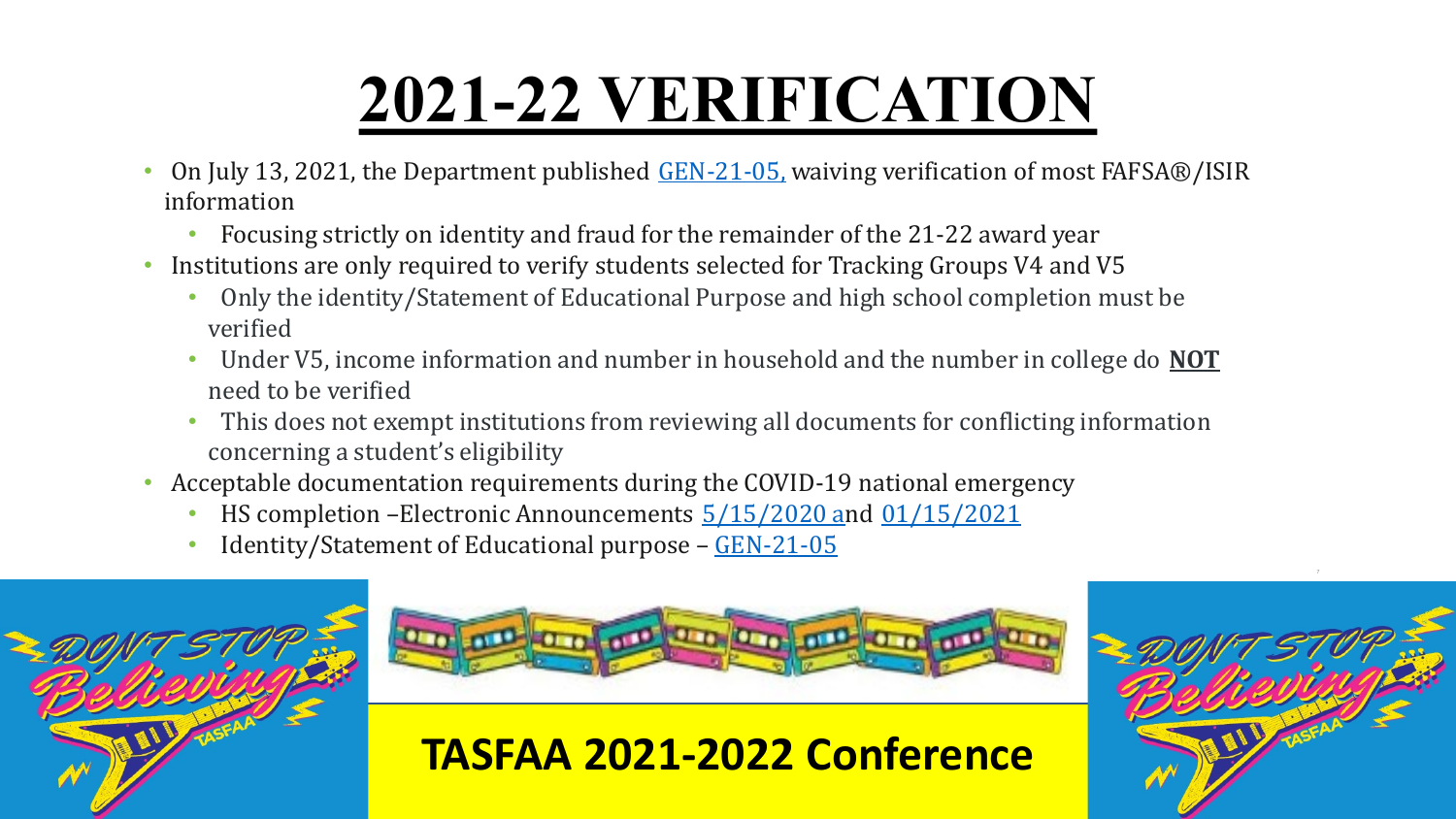## **2021-22 VERIFICATION RESOURCES**

- Federal Register Notice of [Information](https://fsapartners.ed.gov/sites/default/files/attachments/2020-09/FR090320.pdf) to be Verified for the 2021-22 Award Year, September 3, 2020
- 2021-2022 FAFSA [Verification](https://fsapartners.ed.gov/knowledge-center/library/electronic-announcements/2020-09-25/2021-2022-verification-suggested-text-package) Suggested Text, September 25, 2020
- 2021– 2022 EDE Technical Reference (July [2020 Update\),](https://fsapartners.ed.gov/knowledge-center/library/system-technical-references/2020-07-29/2021-2022-ede-technical-reference-july-2020-update) July 29, 2020
- [2021-2022](https://fsapartners.ed.gov/knowledge-center/library/handbooks-manuals-or-guides/2020-07-14/2021-2022-isir-guide) ISIR Guide, July 14, 2020
- 2021-2022 FAFSA [Verification-Internal](https://fsapartners.ed.gov/knowledge-center/library/electronic-announcements/2020-11-20/2021-2022-fafsa-verification-internal-revenue-service-irs-tax-return-transcript-matrix) Revenue Service (IRS) Tax Return Transcript Matrix, November 20, 2020
- 2021-2022 [Application](https://fsapartners.ed.gov/sites/default/files/attachments/2021-02/2122FSAHbkAVGMaster.pdf) and Verification Guide, Mar 28, 2021
- Changes to 2021-2022 Verification [Requirements,](https://fsapartners.ed.gov/knowledge-center/library/dear-colleague-letters/2021-07-13/changes-2021-2022-verification-requirements) July 13, 2021

For discussion purposes only







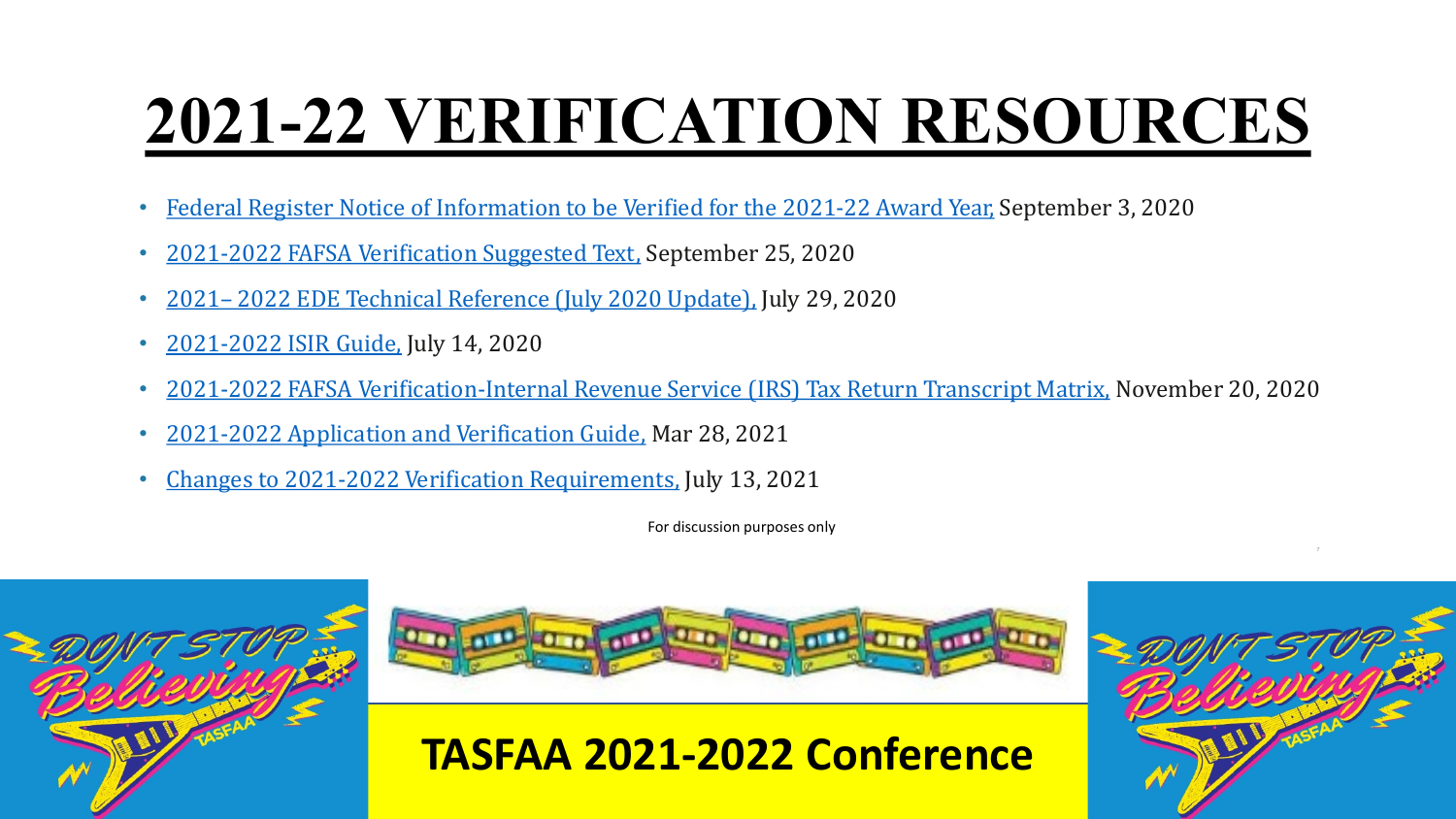## **3. 2022-23 VERIFICATION**





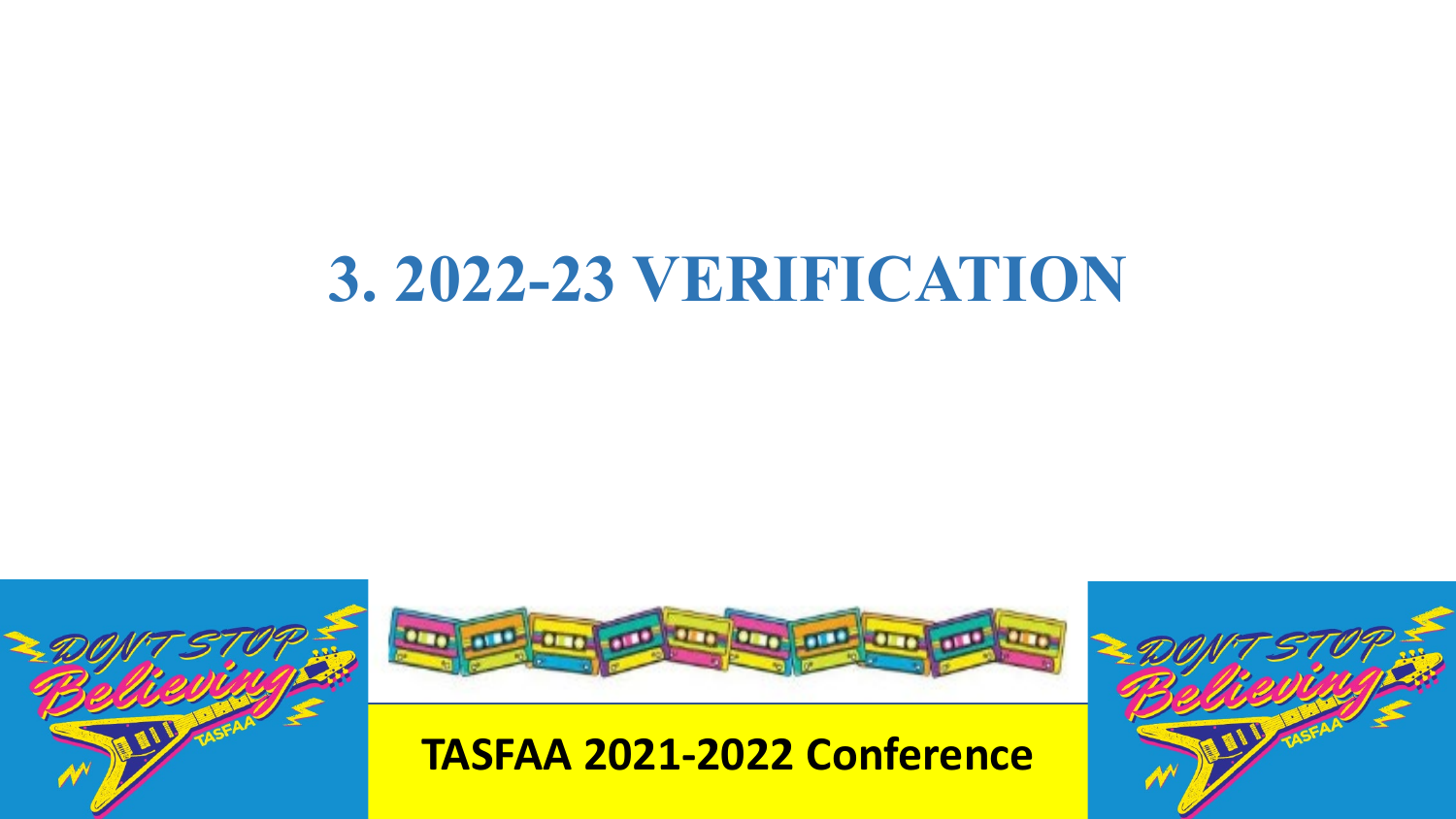### **2022-23 VERIFICATION AND RESOURCES**

- Same tracking groups
- Acceptable [documentation](https://www.federalregister.gov/documents/2021/09/01/2021-18864/free-application-for-federal-student-aid-fafsa-information-to-be-verified-for-the-2022-2023-award) September 1, 2021 *Federal [Register](https://www.federalregister.gov/documents/2021/09/01/2021-18864/free-application-for-federal-student-aid-fafsa-information-to-be-verified-for-the-2022-2023-award)* Notice
- Suggested Verification Text [GEN-21-06](https://fsapartners.ed.gov/knowledge-center/library/dear-colleague-letters/2021-09-01/2022-2023-award-year-fafsar-information-be-verified-and-acceptable-documentation)
- FAFSA [Verification-Internal](https://fsapartners.ed.gov/knowledge-center/library/electronic-announcements/2022-01-18/2022-2023-fafsa-verification-internal-revenue-service-irs-tax-return-transcript-matrix) Revenue Service (IRS) Tax Return Transcript Matrix – January 18, 2022 Electronic Announcement





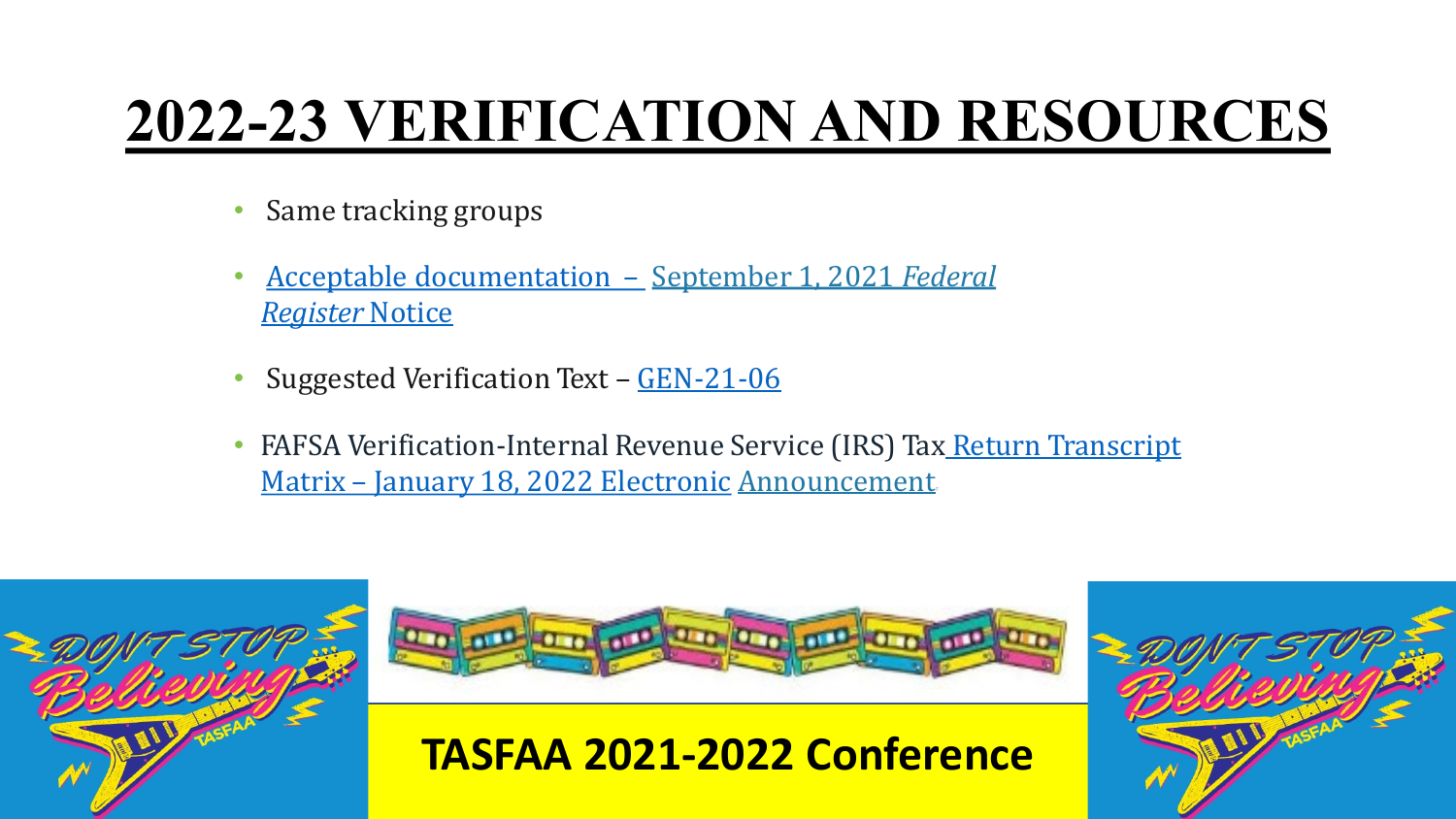➢ Removed high school completion status as a verification item under the V4 and V5 tracking groups

- $\triangleright$  high school completion (or recognized equivalent) is still required for Title IV eligibility
- $\triangleright$  institutions will only be required to report the verification results of a student's identity
- $\triangleright$  does not impact an institution's ability to self- select FAFSA items under the institution's own verification policy





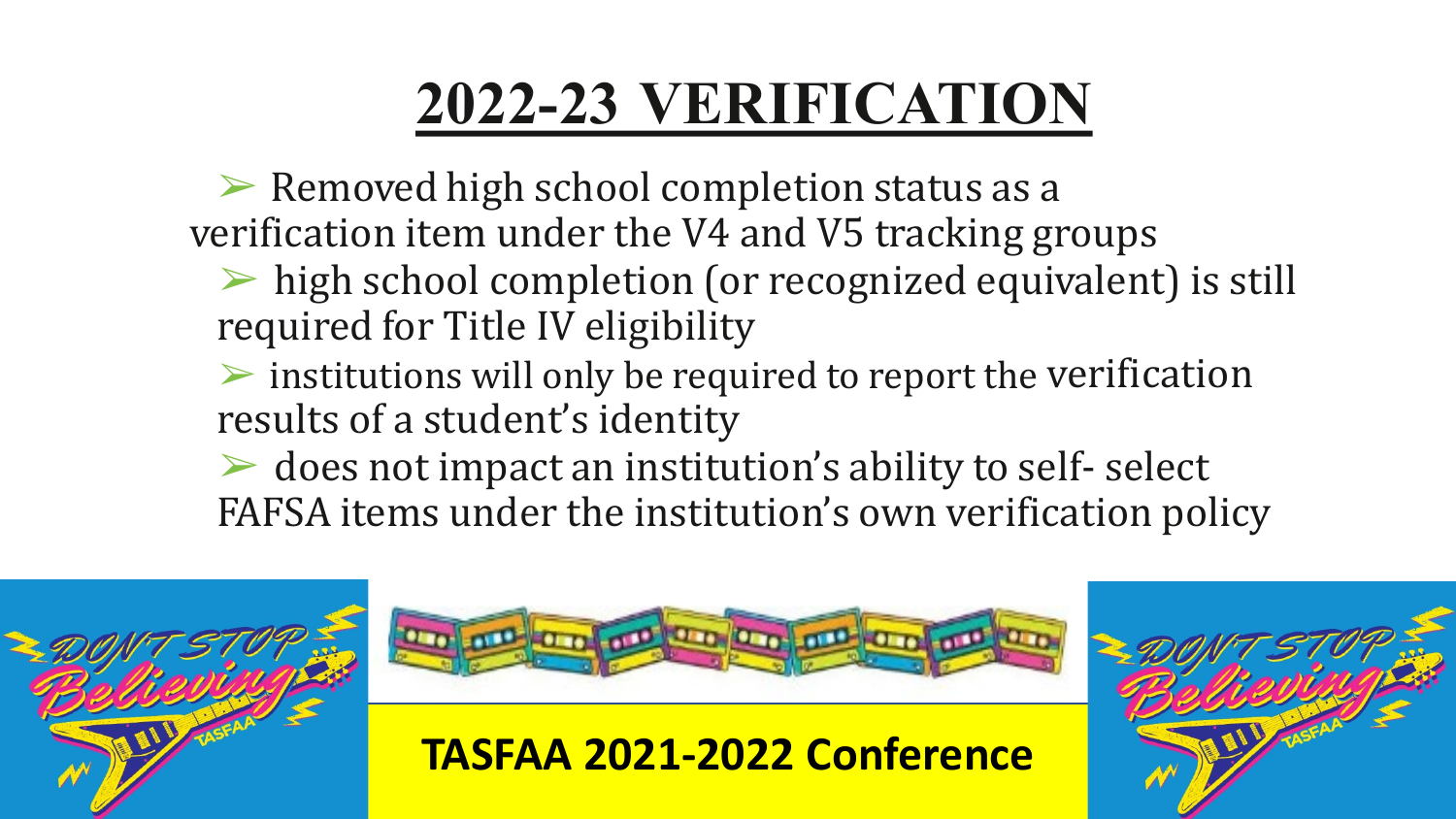### **REPORTING RESULTS FOR GROUPS V4 & V5**

• An institution must report the verification results of identity through FAA Access to CPS Online for any student they received an Institutional Student Information Record (ISIR) with tracking flag V4 or V5 and request verification documentation

- 1- Verification completed in person, no issues found
- 2- Verification completed remotely, no issues found

3- Verification attempted, issues found with identity (Did not receive acceptable documentation for the SEP or identity)

4- *No longer valid* – do not use for 2022–2023 and beyond (Used prior to 2022–2023 award year to identify when high school completion status issues existed but no identity issues)

5- No response from applicant or unable to locate

6- *No longer valid* – do not use for 2022–2023 and beyond (Used prior to 2022–2023 award year to identify when high school completion status and identity issues existed)





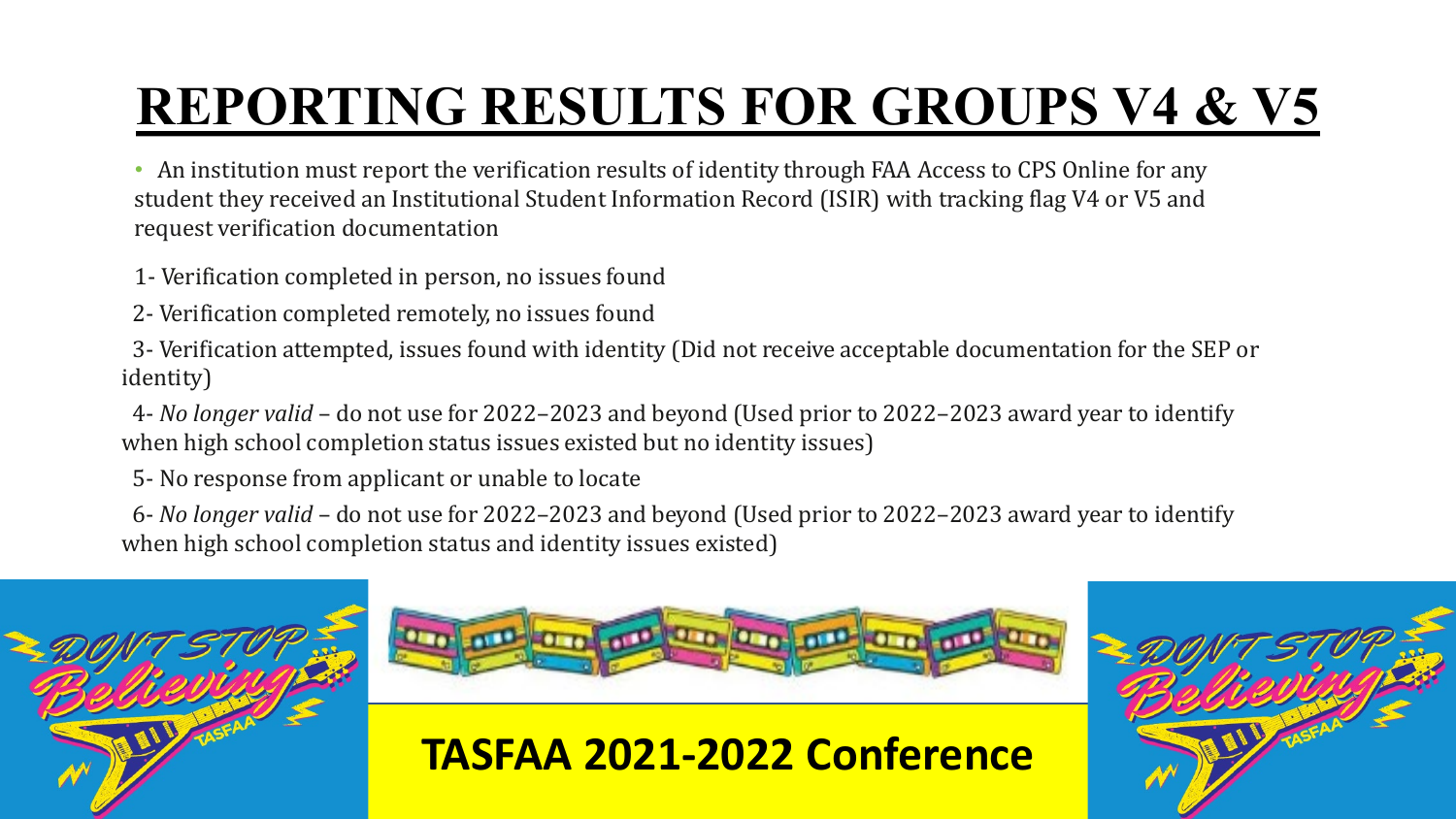- 2020 Income Information for Tax Filer (V1 and V5)
	- Adjusted Gross Income (AGI)
	- U.S. Income Tax Paid
	- IRA Deductions and Payments
	- Tax Exempt Interest Income
	- Education Credits
- 2020 Income Information for Nontax Filer (V1 and V5)
	- Income Earned from Work



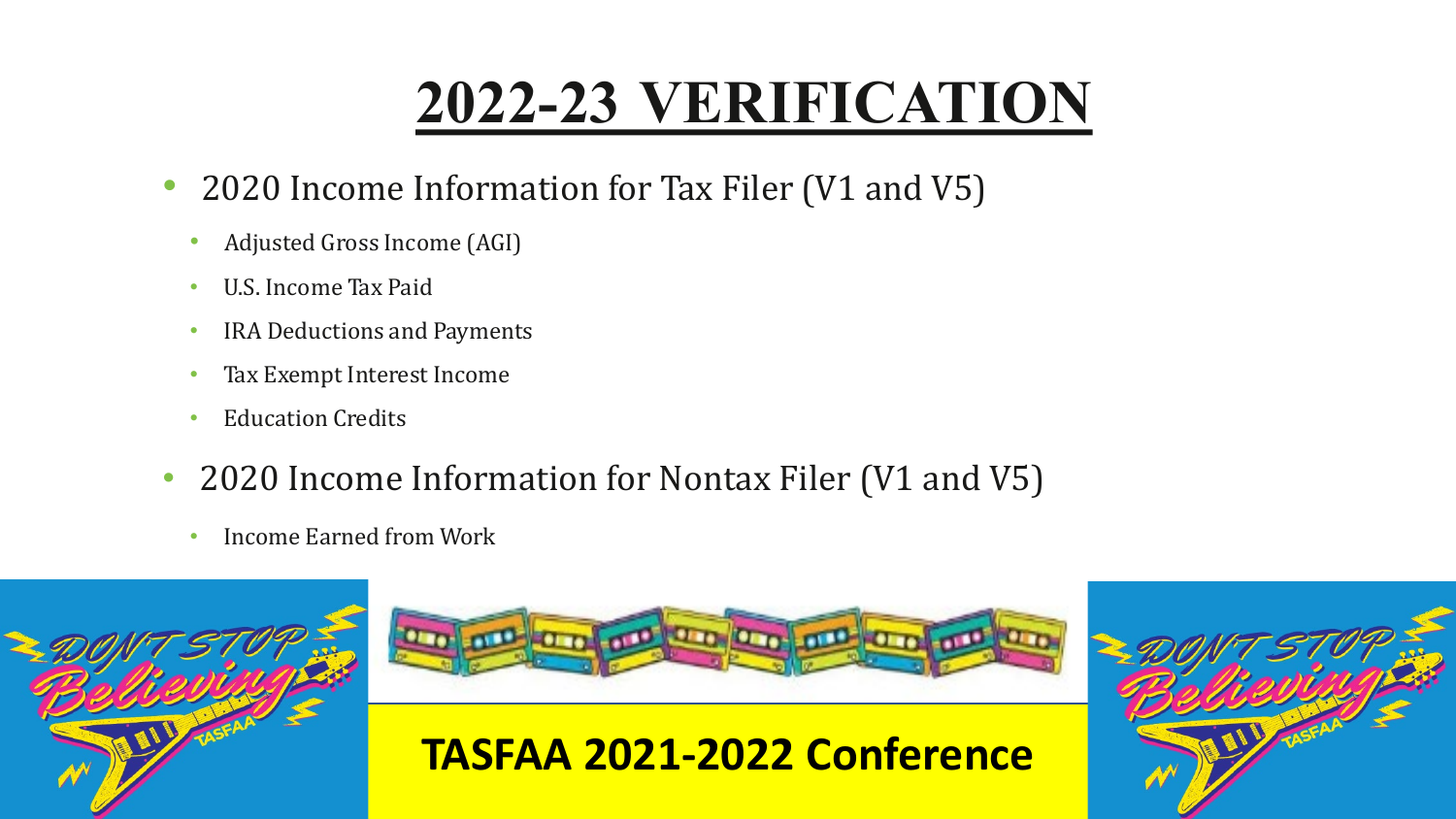- Number of Household Members (V1 and V5)
- Number in College (V1 and V5)
- Identity/Statement of Educational Purpose (V4 and V5)





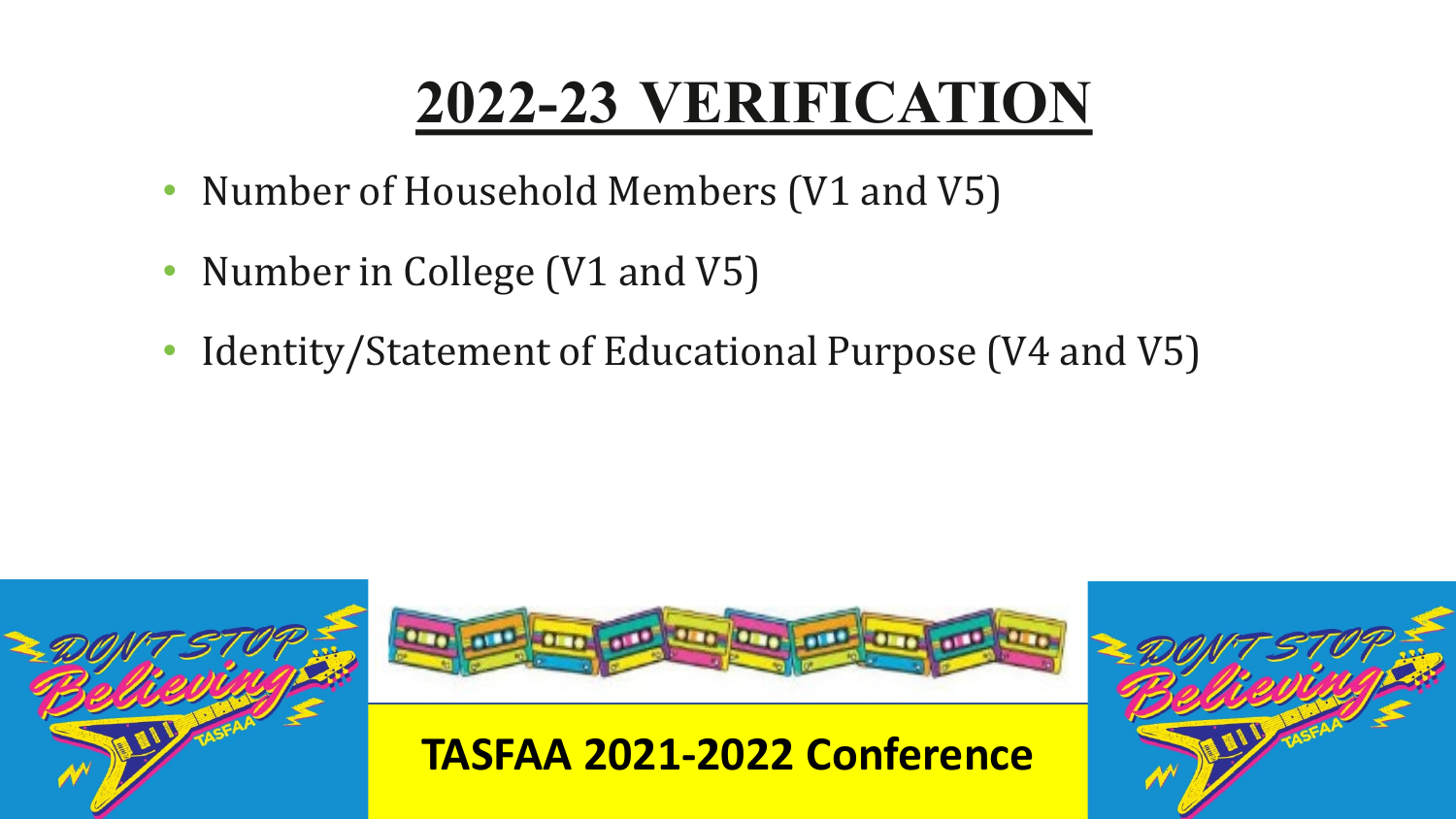#### **Filing an extension beyond automatic six-month extension for 2020 tax year**

- A copy of the IRS's approval of an extension beyond the automatic six-month extension for tax year 2020
- Verification of non-filing from the IRS dated on or after October 1, 2021
- A copy of the IRS Form W-2 for each source of 2020 employment income received or an equivalent document; and
- If self-employed a signed statement certifying the amount of AGI and U.S. income tax paid for tax year 2020

An institution may require that after an income tax return is filed, an individual granted this<br>extension submit toy information. When an institution receives such information, it must be extension submit tax information. When an institution receives such information, it must be used<br>to reverify the income and tay information reported on the EAESA to reverify the income and tax information reported on the FAFSA.





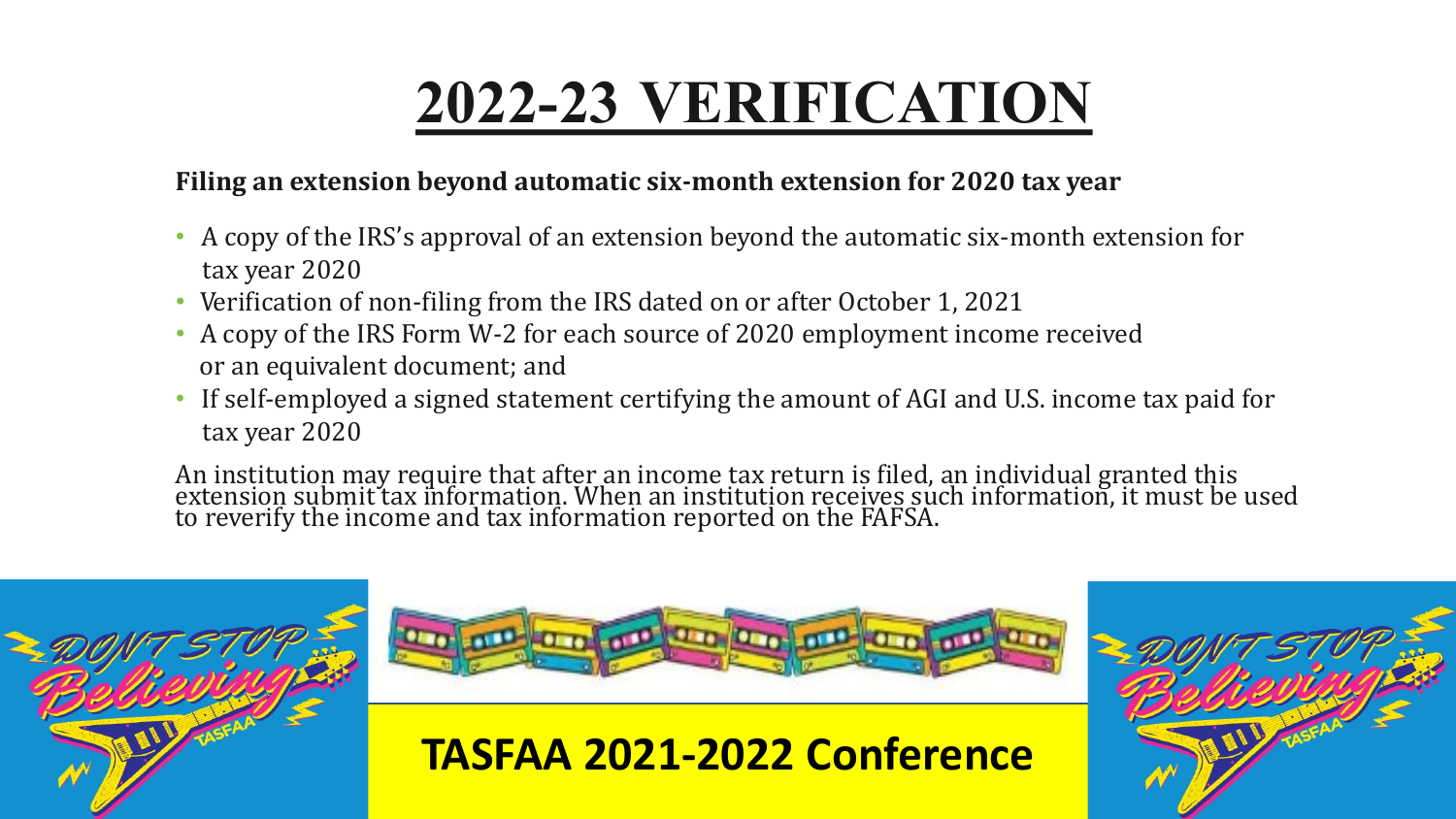#### **Verification of Nonfiling (VNF)**

- If an individual is unable to obtain VNF and the institution has no reason to question the student's or family's good-faith effort to obtain the required documentation, the institution may accept a signed statement certifying that the individual *attempted to obtain the verification of nonfiling from the IRS or other relevant tax authority and was unable to obtain the required documentation*
- For non-tax filers, the statement must also confirm that they *have not filed and are not required to file a tax return* for the relevant year, and it must *list the sources and amounts of income earned from work*
- For IRS extension filers, the signed statement must also indicate that the individual has not filed a 2020 income tax return and list the sources of any 2020 income, and the amount of income from each source





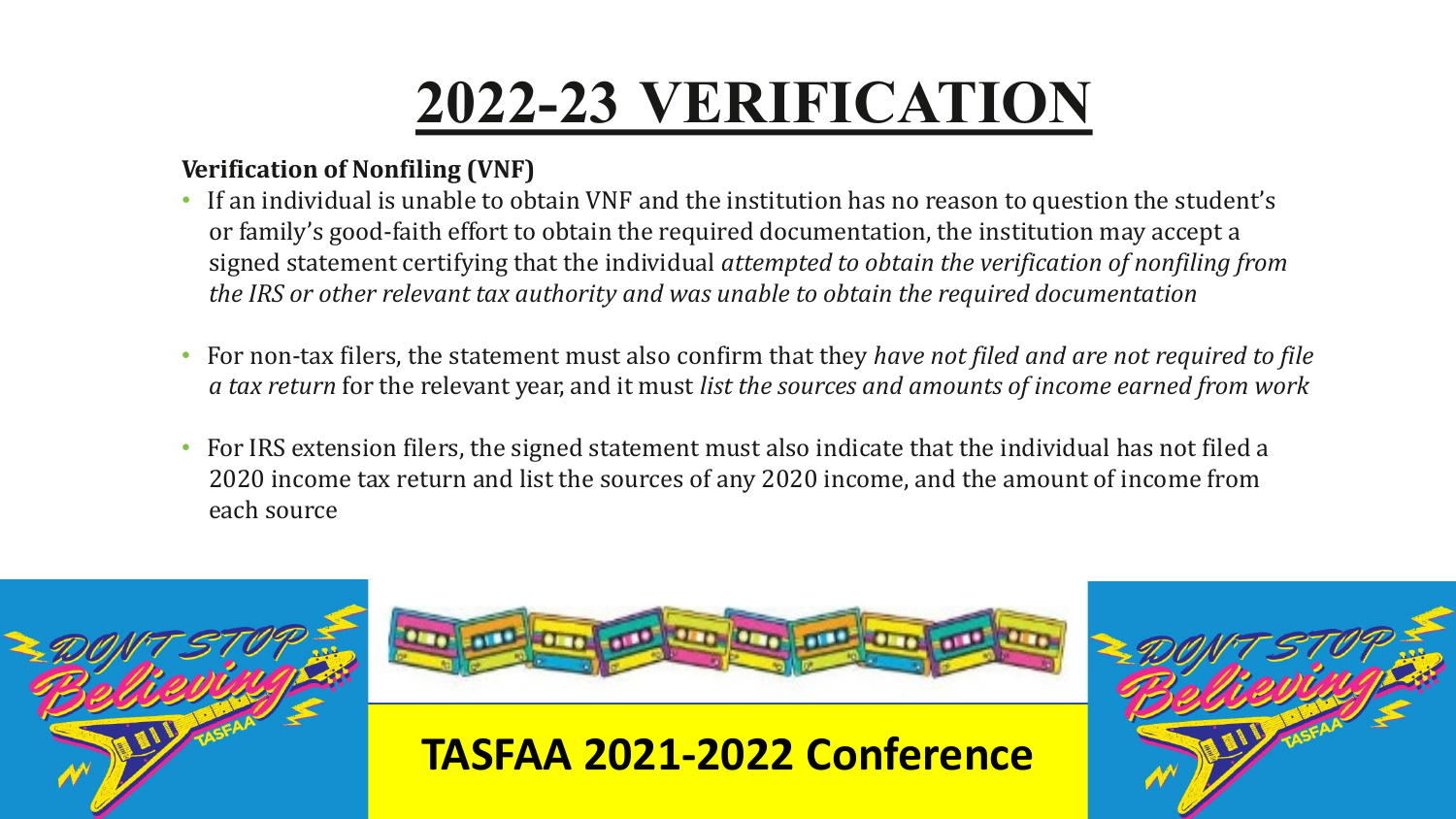#### **Verification of Nonfiling (VNF)**

Since individuals without a Social Security Number, an Individual Taxpayer Identification Number, or an Employer Identification Number are unable to obtain a verification of nonfiling from the IRS, these individuals *whose income is below the IRS filing threshold* must submit to the institution a signed and dated statement:

- Certifying that the individual has not filed and is not required to file a 2020 income tax return
- Certifying that the individual(s) does not have a Social Security Number, an Individual Taxpayer Identification Number, or an Employer Identification Number; and
- Listing the sources and amounts of earnings, other income, and resources that supported the individual(s) for the 2020 tax year





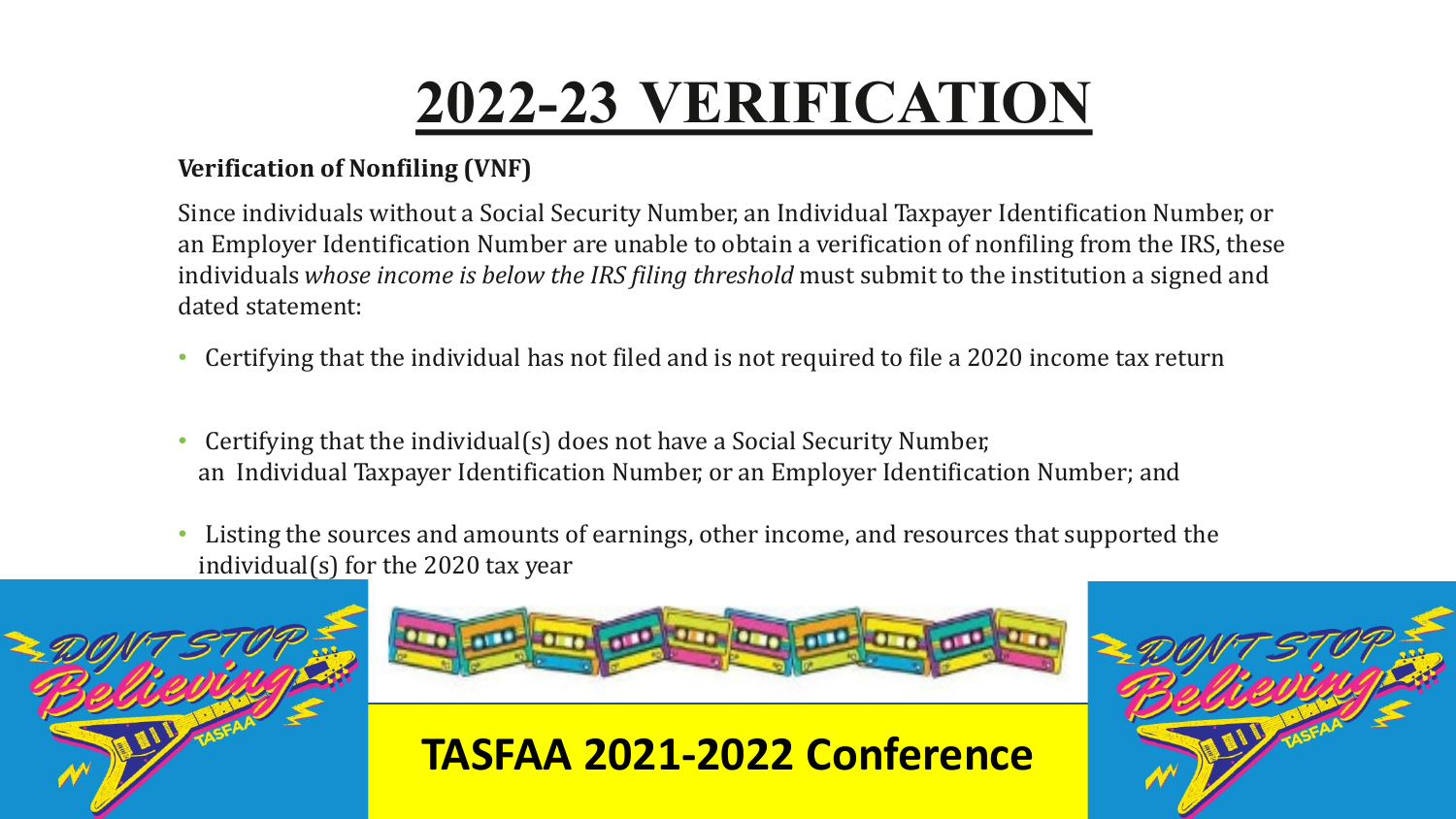#### **Individuals with an Automatic-Zero Expected Family Contribution (EFC)**

#### For dependent students –

- The parents' Adjusted Gross Income (AGI) if the parents were tax filers;
- The parents' income earned from work if the parents were nontax filers; and
- The student's identity/statement of educational purpose, if placed in Verification Tracking Group V4 or V5





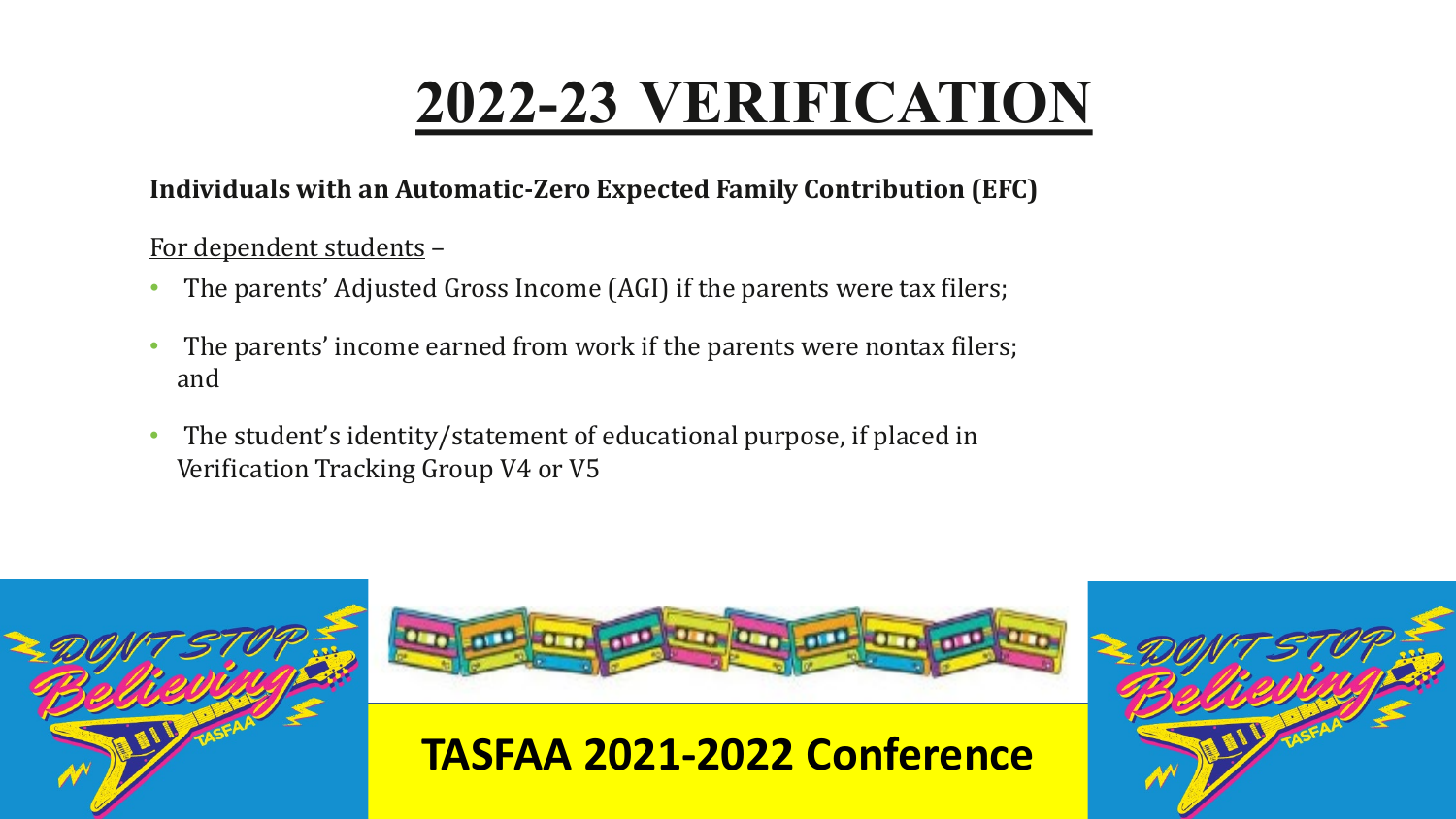#### **Individuals with an Automatic-Zero Expected Family Contribution (EFC)**

#### For independent students –

- The student's and spouse's AGI if they were tax filers;
- The student's and spouse's income earned from work if they were nontax filers;
- The student's identity/statement of educational purpose, if placed in Verification Tracking Group V4 or V5; and
- The number of household members to determine if the independent student has one or more dependents other than a spouse





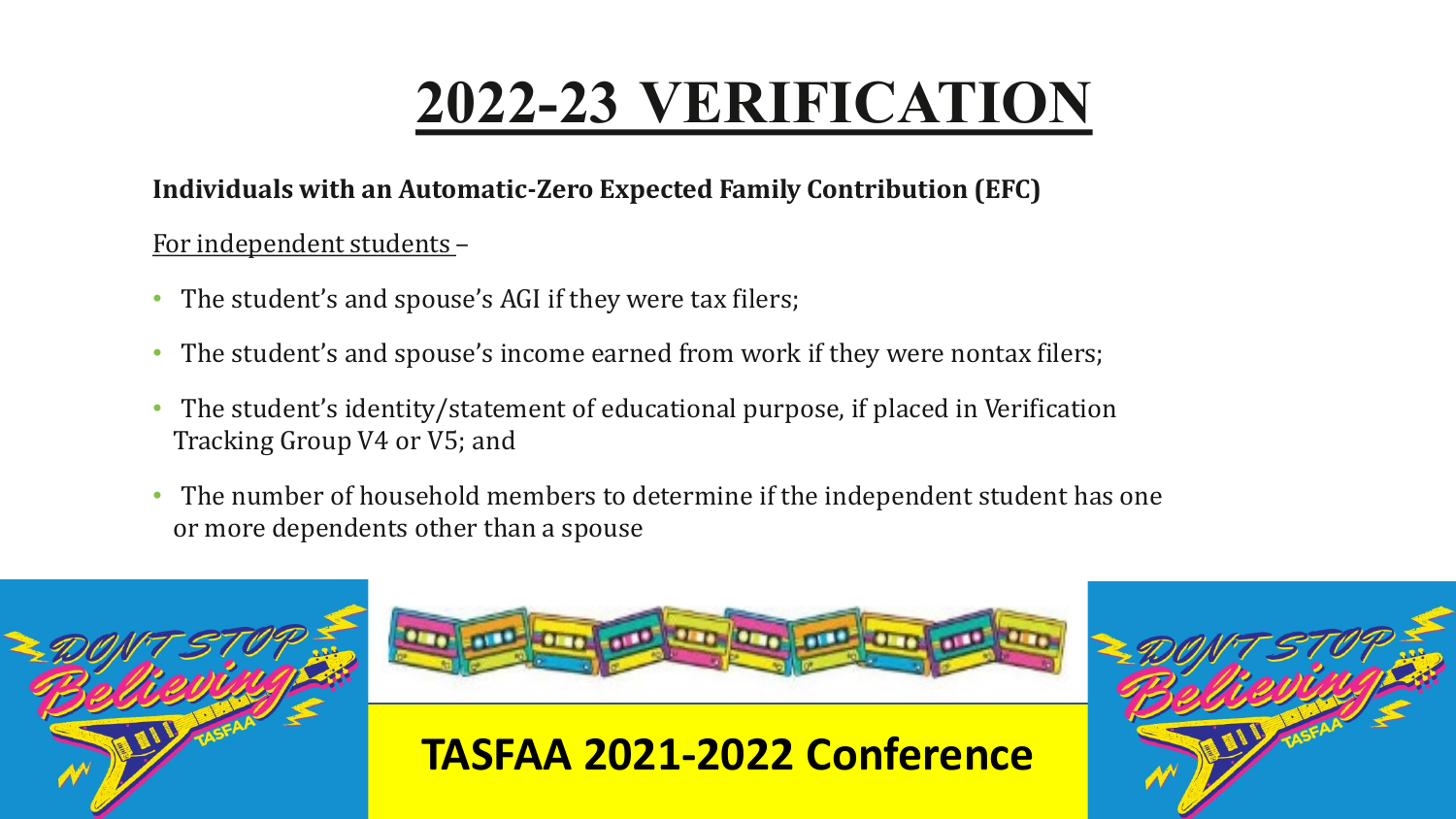#### **Rollover**

- If the IRS Data Retrieval Tool (DRT) transfers a non-zero amount into the untaxed pension or IRA distribution field, the applicant will be able to report the amount of rollover and the Central Processing System (CPS) will subtract it
- The IRS Data Field Flag will be "2" Field changed by user prior to submission of application
- To complete verification of this item, collect a signed statement certifying that the untaxed pension or IRA distribution contained a rollover





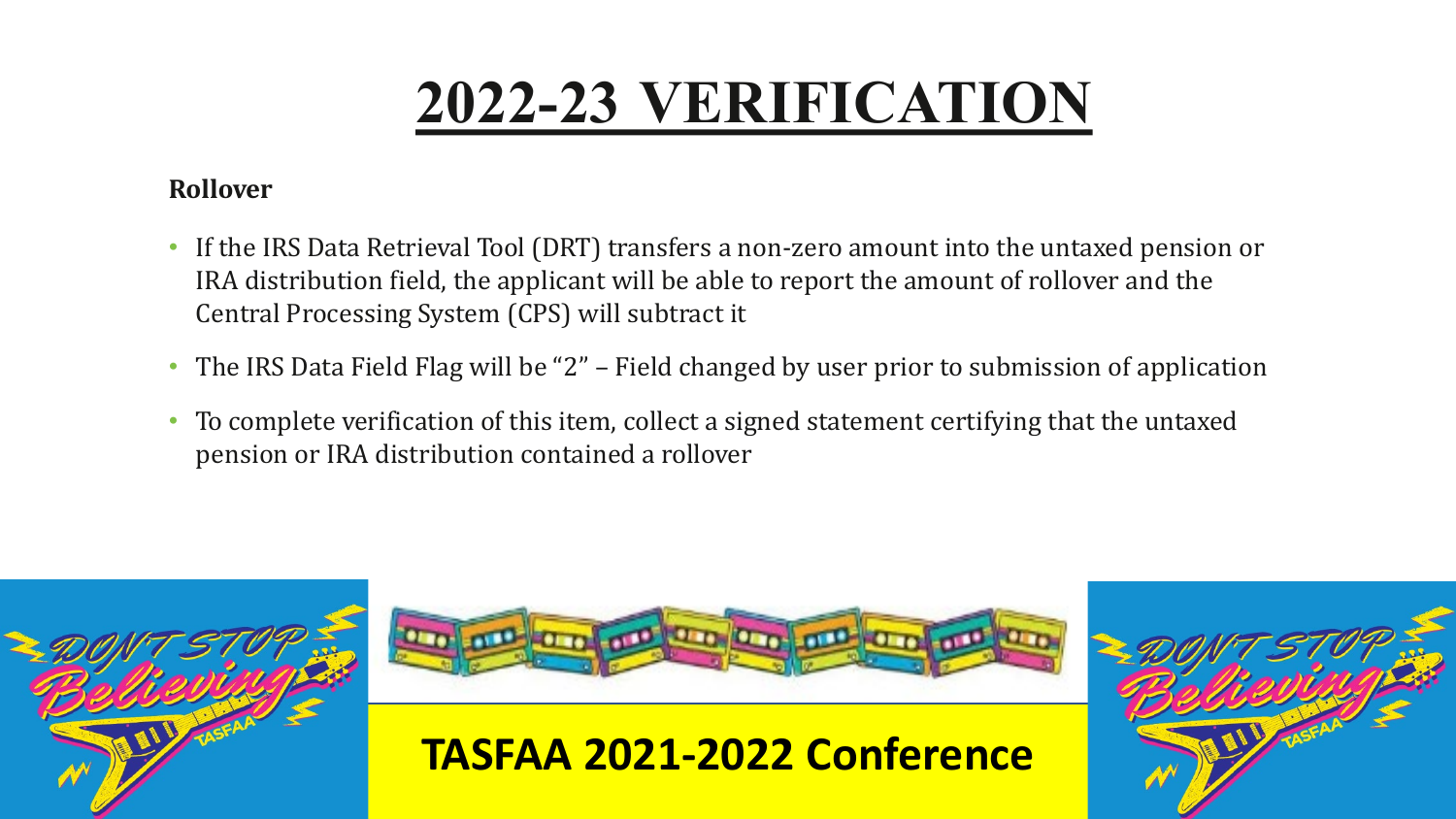#### **Amended Returns**

For an individual who filed an amended income tax return with the IRS, a signed copy of the IRS Form 1040X that was filed with the IRS for tax year 2020 or documentation from the IRS that include the change(s) made to the tax filer's 2020 tax information, in addition to one of the following:

- IRS DRT information on an ISIR record with all tax information from the original 2020 income tax return;
- A transcript obtained from the IRS that lists 2020 tax account information of the tax filer(s); or
- A signed copy of the 2020 IRS Form 1040 and the applicable schedules that were filed with the IRS





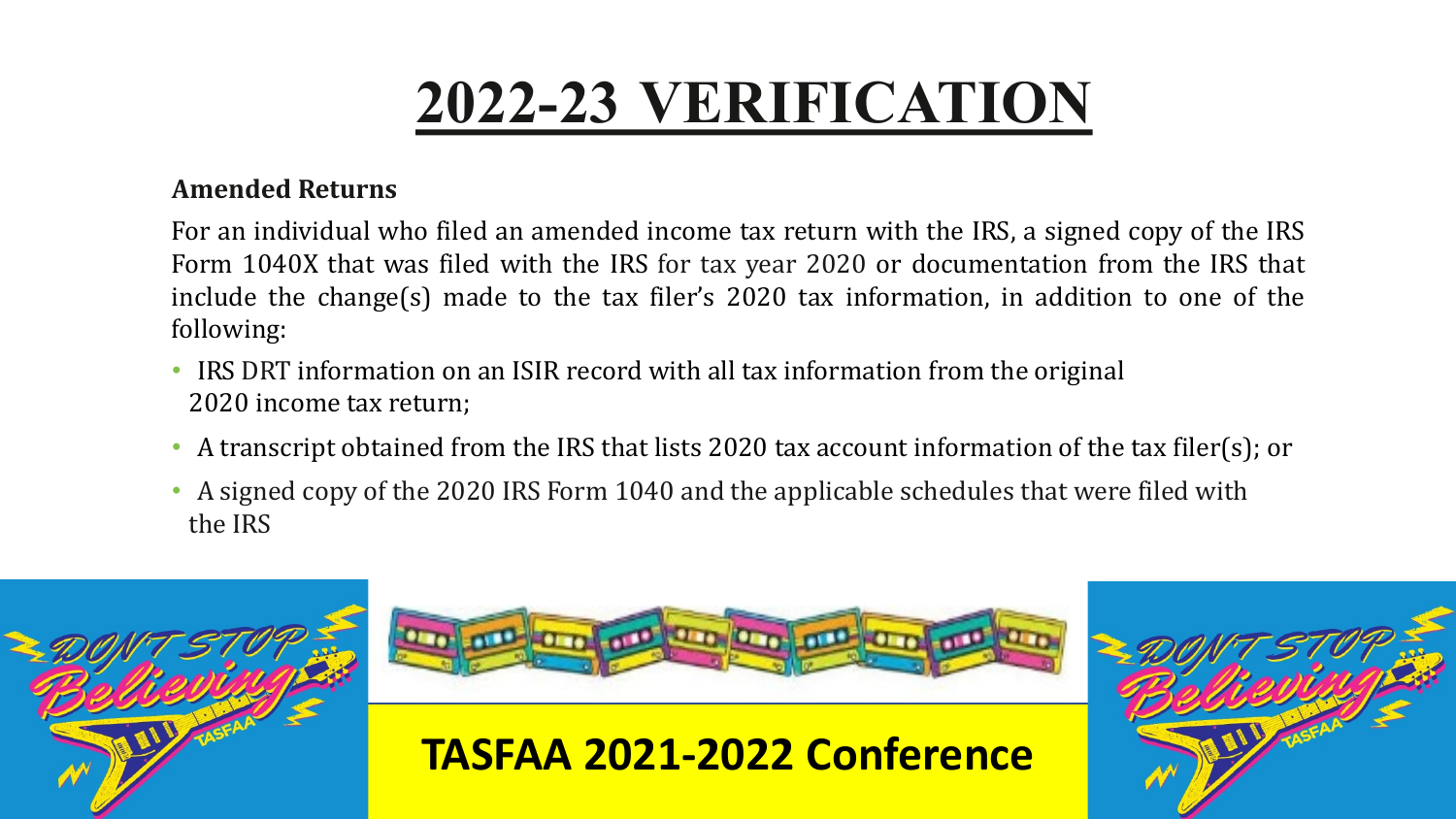### **2022-2023 APPLICATION AND VERIFICATION GUIDE**

Chapter 4 of the Application and Verification Guide in the FSA Handbook expands on other verification concepts like:

- Verifying victims of identity theft
- When an applicant should update information
- Verification deadlines
- Interim disbursements
- Professional judgment and verification
- And much, much more





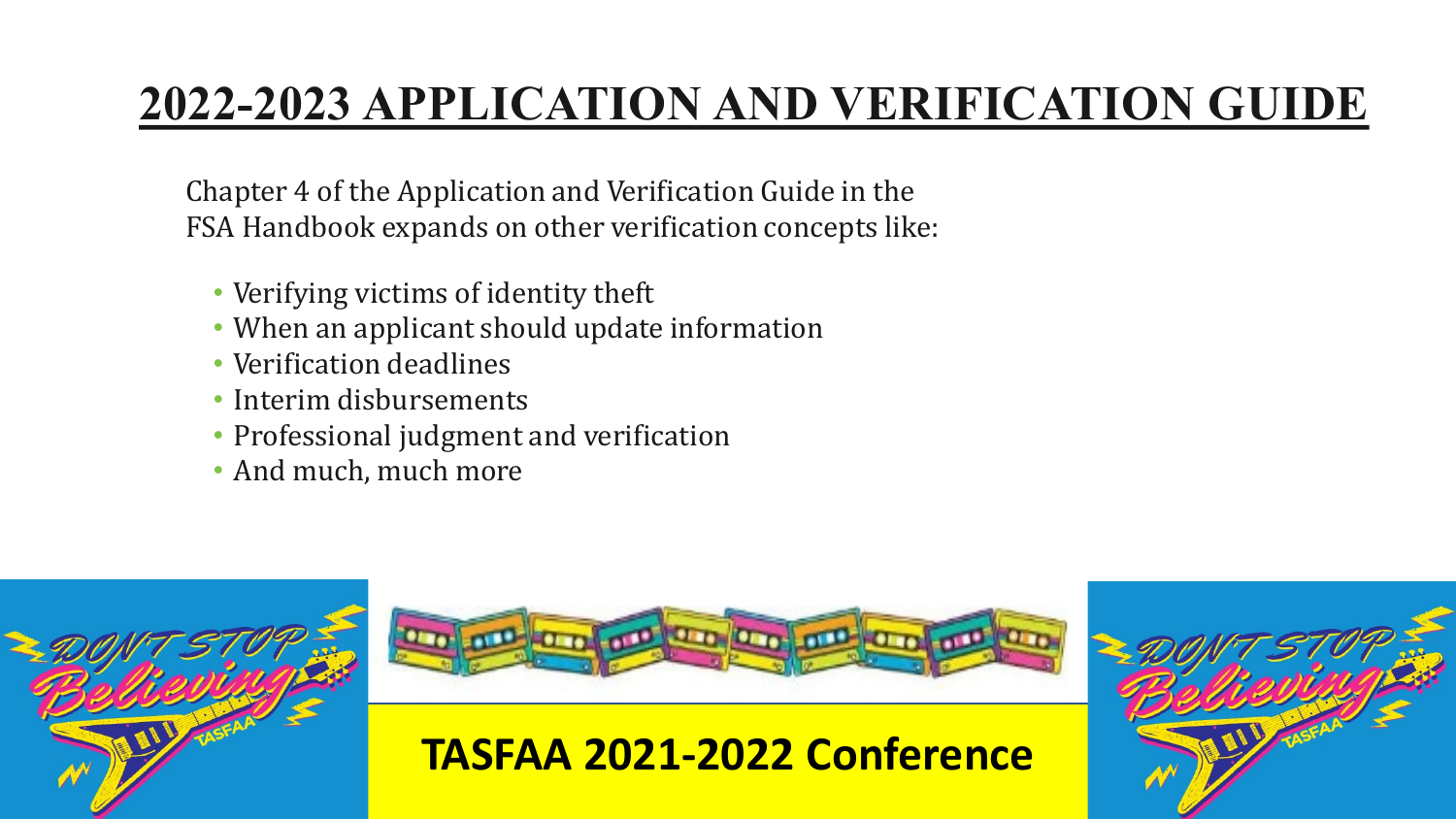



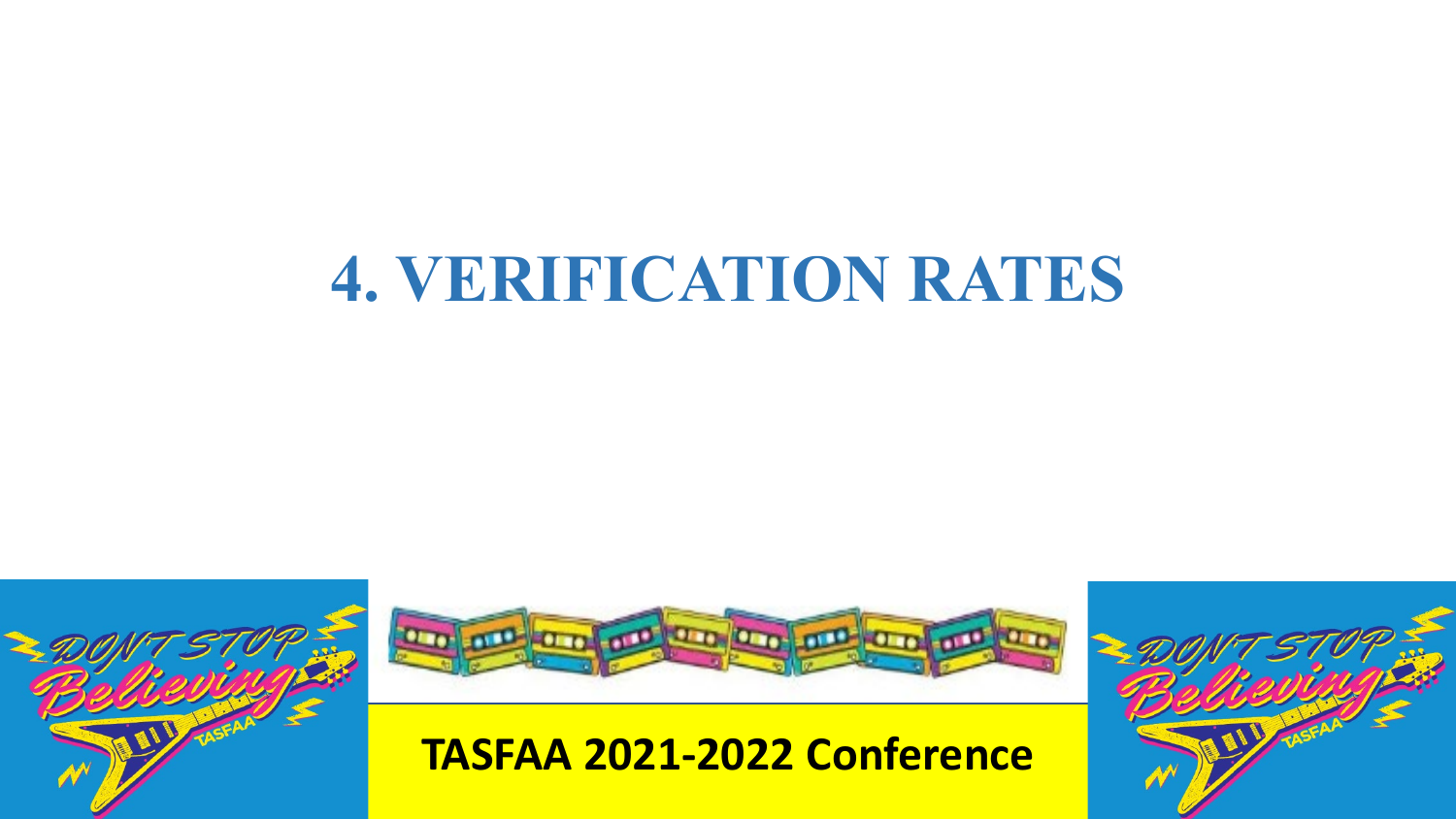- Traditionally, around 30% of FAFSA filers overall were chosen for verification
- In 2018, FSA conducted a cost-benefit analysis to determine the verification rate and determined that the costs of doing verification exceed the benefits when 22% of filers were chosen for verification
- In 2020, an updated analysis indicated that the costs of doing verification exceeded the benefits when 18% of FAFSA filers were verified





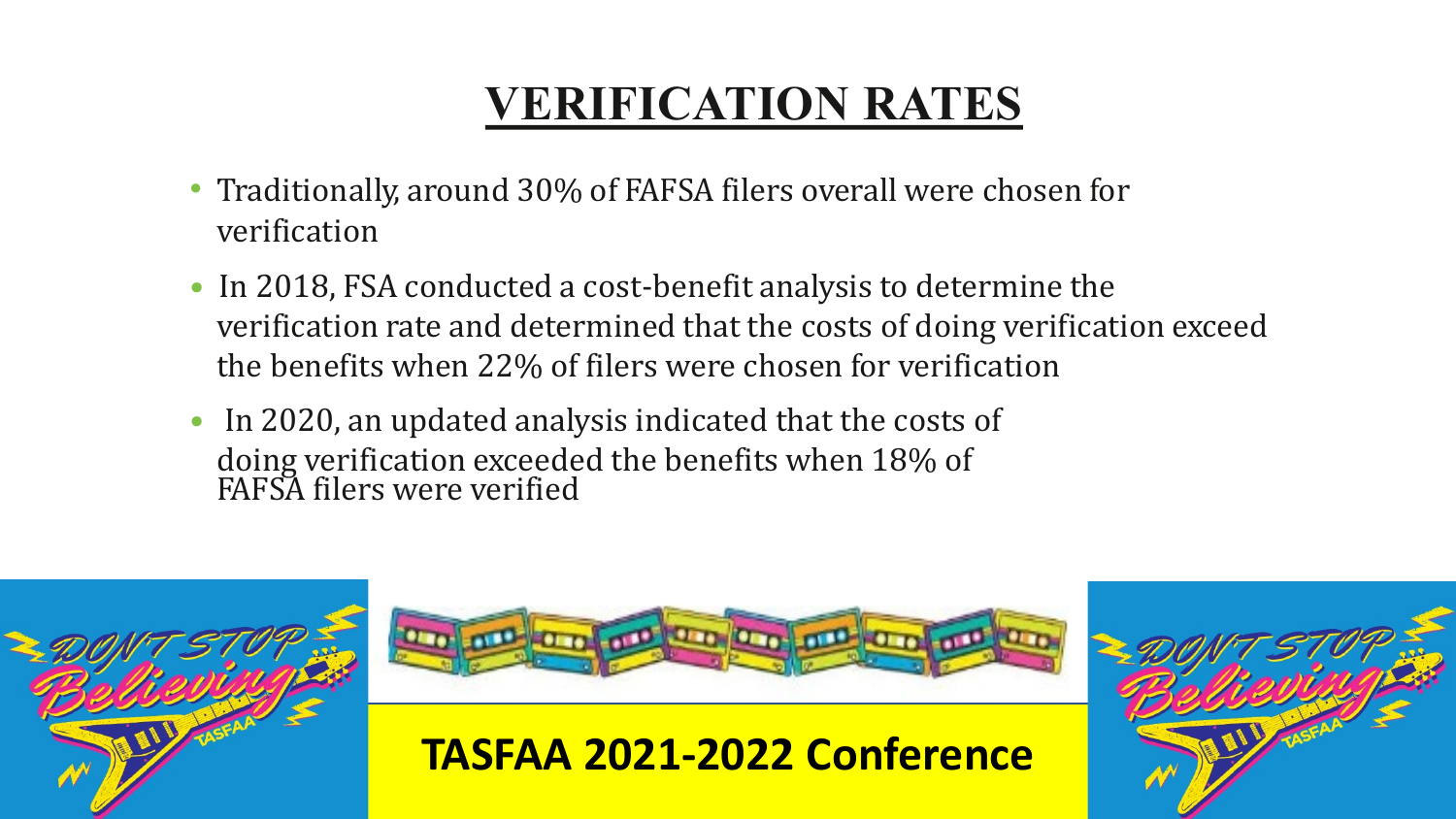- At a verification rate of 18%, FSA was prepared to verify approximately 3,240,000 FAFSA filers
- However, the COVID-19 emergency created additional burdens for students and institutions
- Many institutions (particularly community colleges), experienced sharp enrollment declines





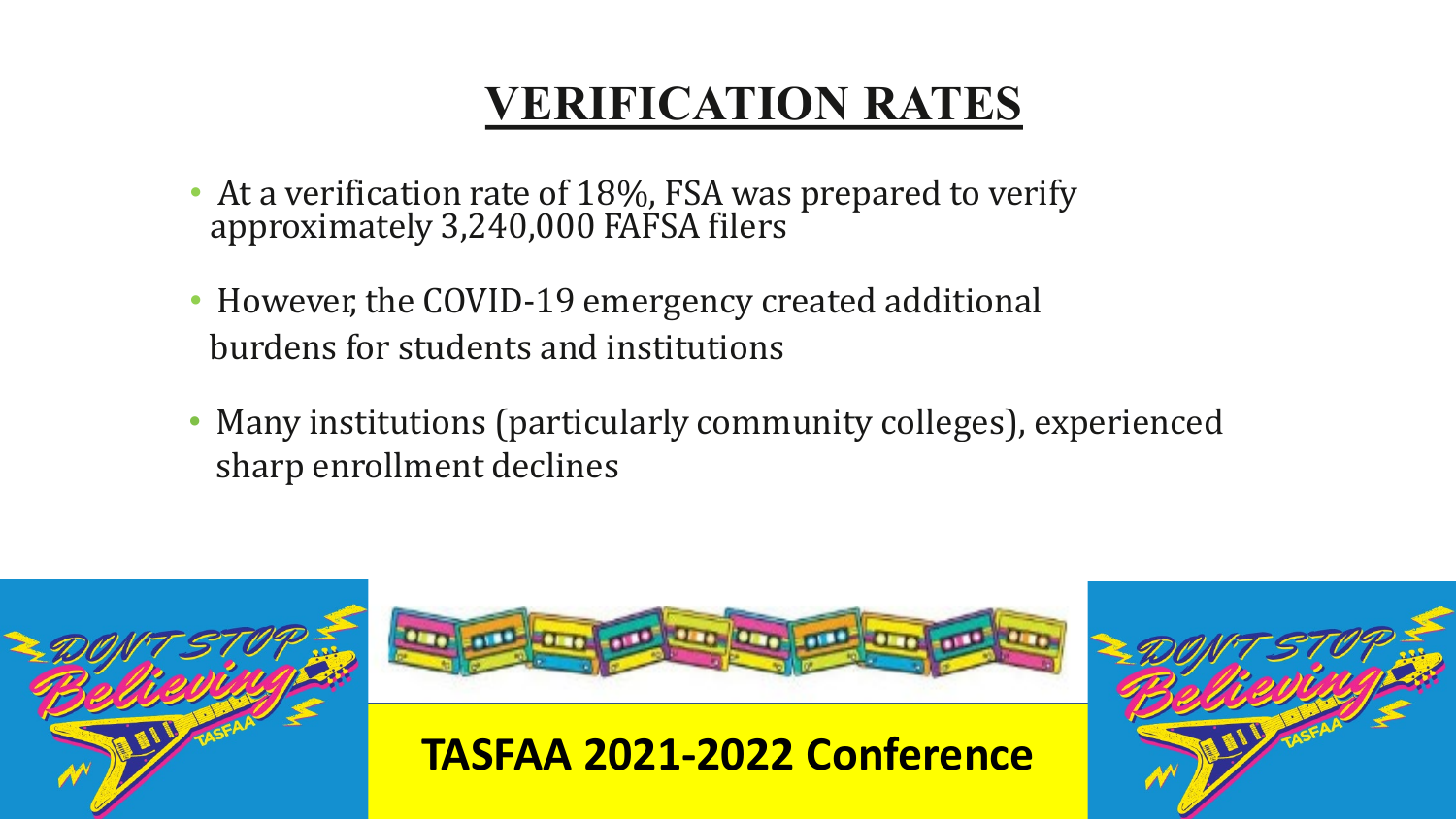- As a result of the ongoing economic, social, and physical impacts of the COVID-19 pandemic, in July of 2021, the Department made changes to certain aspects of the FAFSA verification requirements
- To provide relief to millions of students and thousands of colleges, the Department focused the 21-22 award year's effort strictly on identity and fraud ([GEN-21-05\)](https://fsapartners.ed.gov/knowledge-center/library/dear-colleague-letters/2021-07-13/changes-2021-2022-verification-requirements)





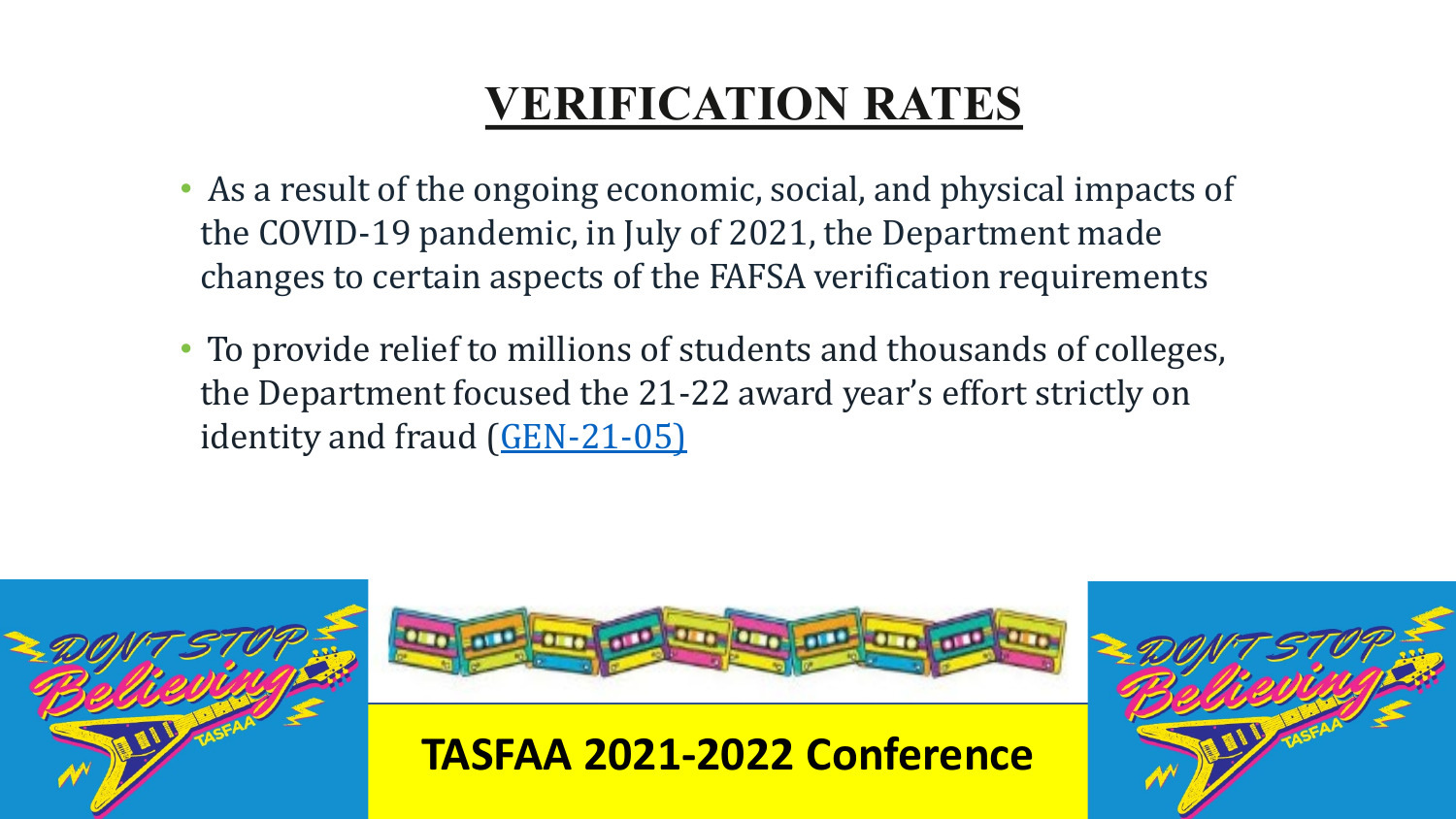- Focusing verification on identity and fraud helped alleviate some of the administrative burden on financial aid administrators so that they could redirect their efforts on disbursing emergency aid and exercising "professional judgement, "to adjust a student's financial aid award based on unique situations or a change in financial circumstance
- This change in the verification process created an easier pathway to aid for students, boosting their chance of enrollment, persistence, and completion





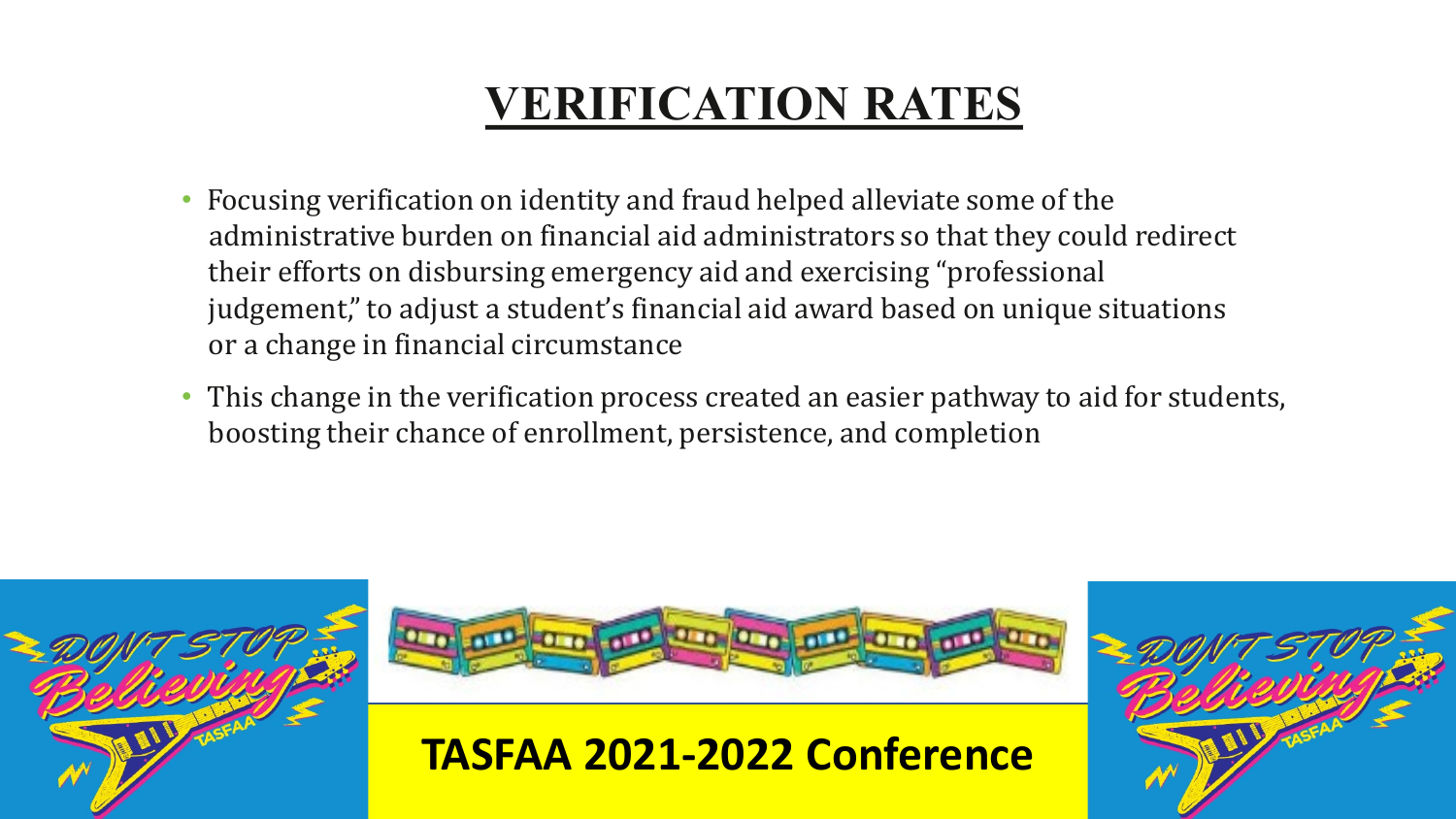- This change resulted in an effective verification rate of **3-4%,** compared to the normal rate of **18%**
- This was a **temporary** change that could result in an enrollment increase of over 200,000 students in the current 2021–22 academic year due to reducing the impact of verification melt





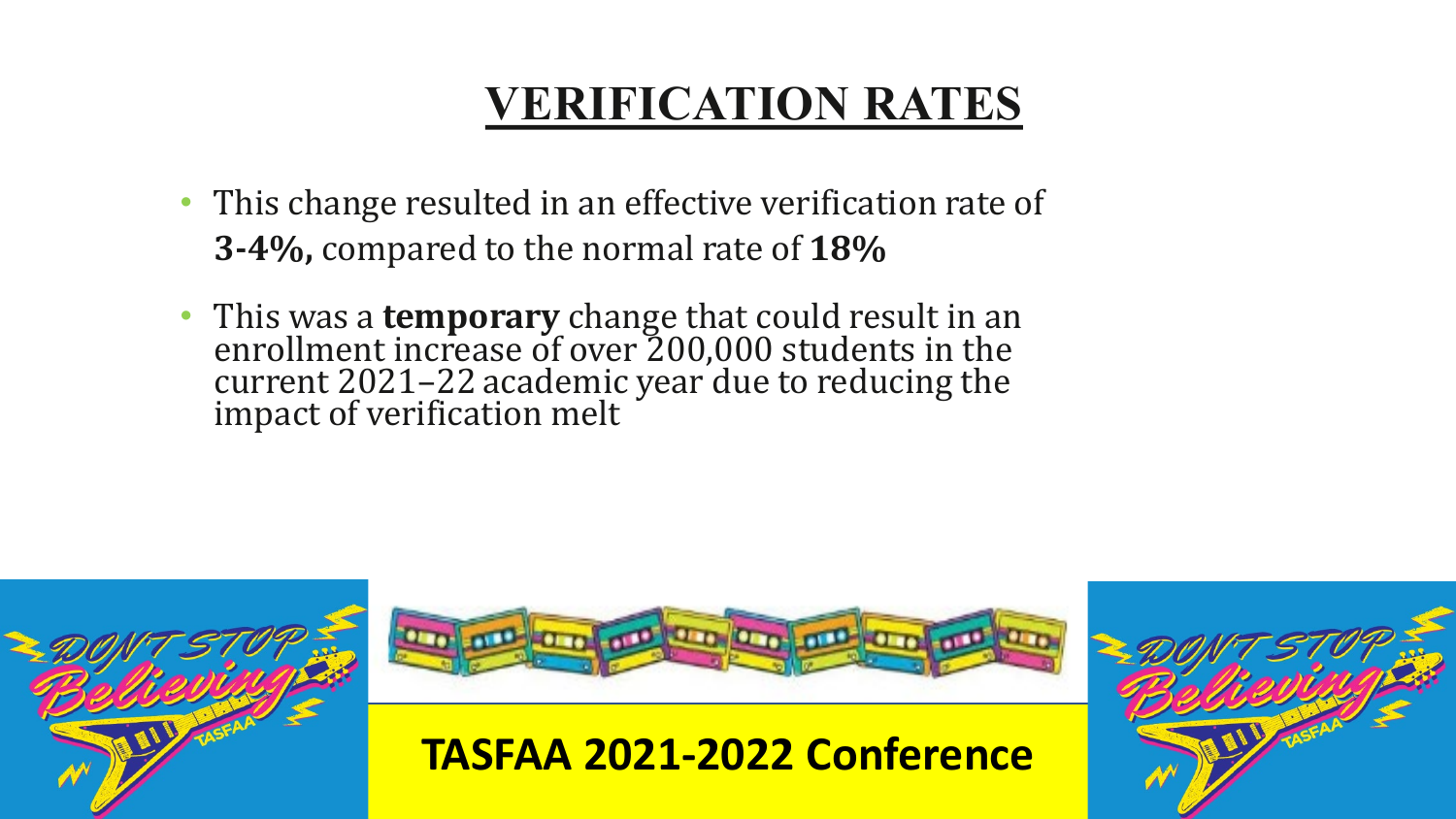#### **Changes for the 2022-2023 Award Year and Beyond:**

The Department is considering what adjustments need to be made to verification for the 2022-23 award year as well as what long-term changes will ensure that verification is robust and equitable